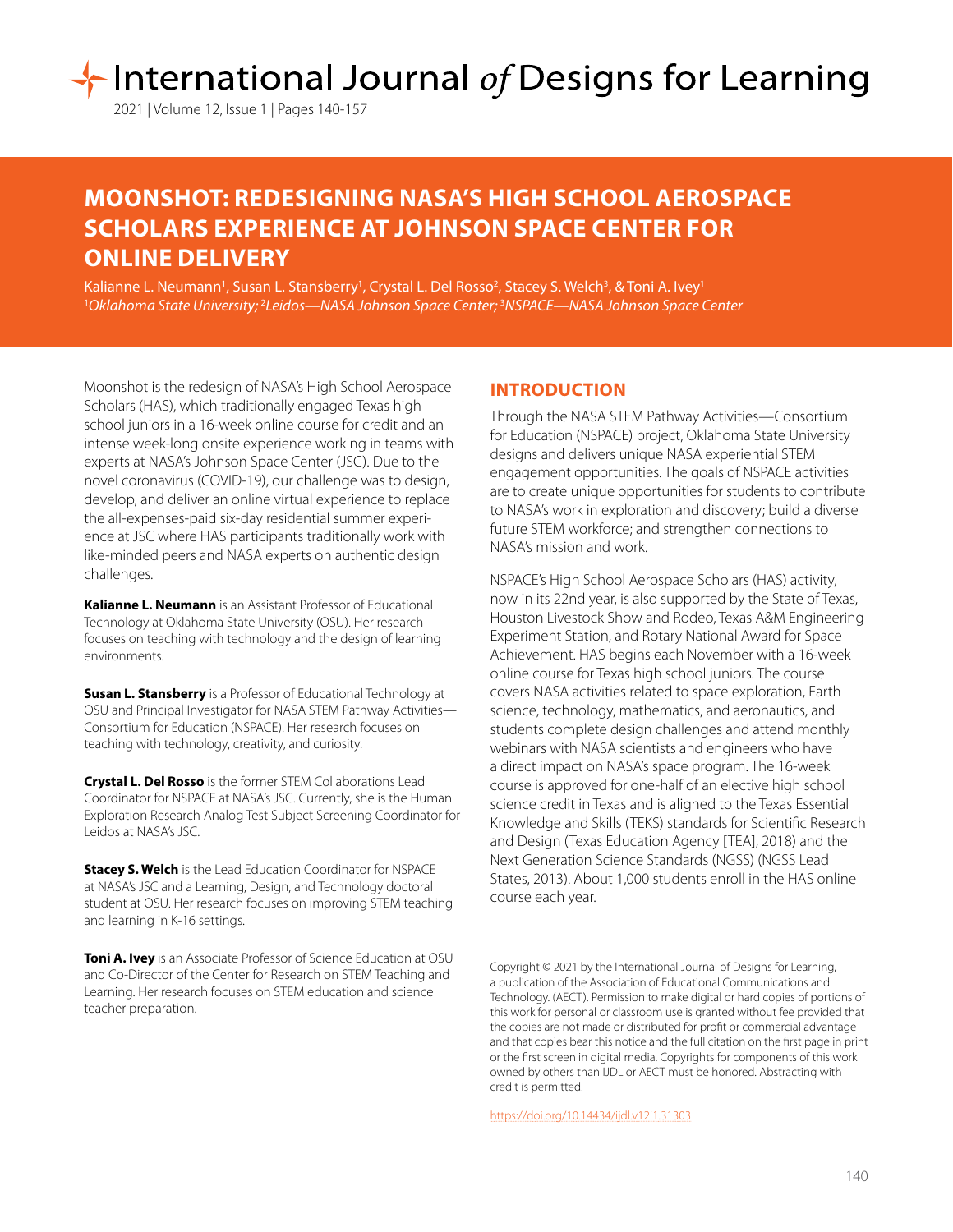Of the 1,000 students who enroll, approximately 270 students who successfully complete the 16-week online course are invited to an all-expenses-paid, six-day residential summer experience at NASA's Johnson Space Center (JSC) in Houston, Texas, where they work in teams and with NASA experts to design an authentic mission and complete handson engineering design challenges. The onsite experience, which is also aligned to the TEKS and NGSS, is approved for an additional one-half of an elective high school science credit, making onsite attendees eligible for one elective high school science credit in Texas. Due to the novel coronavirus (COVID-19) pandemic in Spring 2020, the NSPACE team was challenged to radically redesign the highly successful onsite HAS experience into an engaging, effective online learning experience.

## **TRADITIONAL DESIGN**

The activities for the six-day onsite experience are designed for students to engage in activities in the same manner and work environment as NASA employees. The activities are organized into four themes: team building, preliminary design review (PDR) builds, design challenges, and PDR presentations.

## **Team Building**

Students are organized into teams, and each team is given a specific challenge to contribute to the overall mission. Each student within a team takes on a role with specified responsibilities. For example, the Systems Engineer communicates with the Systems Engineers on other teams and coordinates the work of other team members (e.g., Integration Manager, Design Manager, Technicians) on their own team to complete their work within the given time frame.

## **PDR Builds**

Each team works together to research information on mission-specific topics, select subtopics to study more in-depth, and build a prototype through a design challenge on one of the assigned mission stages.

## **Design Challenges**

Each team builds a 3D model of either an autonomous cargo lander or an exploration rover, which must include designated features. Teams use the themes of overall science goals, precision landing, cargo and payloads, and in-situ resource utilization experiments to guide their design.

## **PDR Presentations**

Each team delivers a presentation describing how their preliminary design meets all system requirements with acceptable risk and establishes the basis for proceeding with a more detailed design.

## **PROPOSED REDESIGN**

When the COVID-19 pandemic hit and made an onsite experience at JSC for over 250 high school students unrealistic, the NSPACE team devised contingency plans and presented four different HAS delivery plans to JSC's Office of STEM Engagement administrators in April 2020. Two plans featured onsite experiences for 180-270 students at JSC, one a hybrid delivery with 270 students travelling to JSC for a short onsite experience, and one virtual gamified experience for 656 students. The virtual plan was selected and approved by the JSC Director since at that time it was uncertain whether JSC would be open to visitors in July 2020.

The plan proposed creating a gamified, virtual onsite for the Artemis mission. NASA's Artemis program focuses on landing the first woman and next man on the Moon by 2024. The plan consisted of three levels (team building, PDR build, and PDR presentation) and optional design challenges that could earn teams bonus points (see Figure 1, next page). The challenge was to replace a highly popular and effective onsite experience where students could interact with NASA personnel at JSC with a second online experience.

## **The Design Team**

The first step was to assemble a full design team to meet all anticipated needs. The NSPACE team contributing to HAS consisted of the NSPACE Principal Investigator (PI), an assistant director focused on logistics, an assistant director handling purchasing and personnel, the lead education coordinator over all NSPACE activities, the STEM collaborations lead coordinator, three HAS education specialists, an IT specialist, an external evaluator, the NSPACE activity coordinator, and a graphic designer. Two university faculty members with expertise in learning, design, and technology and STEM education joined the existing NSPACE team as the instructional designer and STEM content specialist to complete the Moonshot design team.

Most of the design team was stationed at JSC in Houston, Texas, three at Oklahoma State University in Stillwater, Oklahoma, and one in Colorado; however, due to the COVID-19 pandemic, all were working from home and collaborating from a distance. Throughout the paper, the pronouns *we* and *our* will be used to describe the entire design team, team member roles will be used to describe individual efforts, and specific subgroups of the team will be explained.

## **Collaboration Strategy**

Once the full team was assembled, we set up a virtual planning space in Microsoft Teams using a OneNote notebook, regular Microsoft Teams meetings, and a virtual design space on the learning management system (LMS), Canvas. While the full design team contributed to the OneNote notebook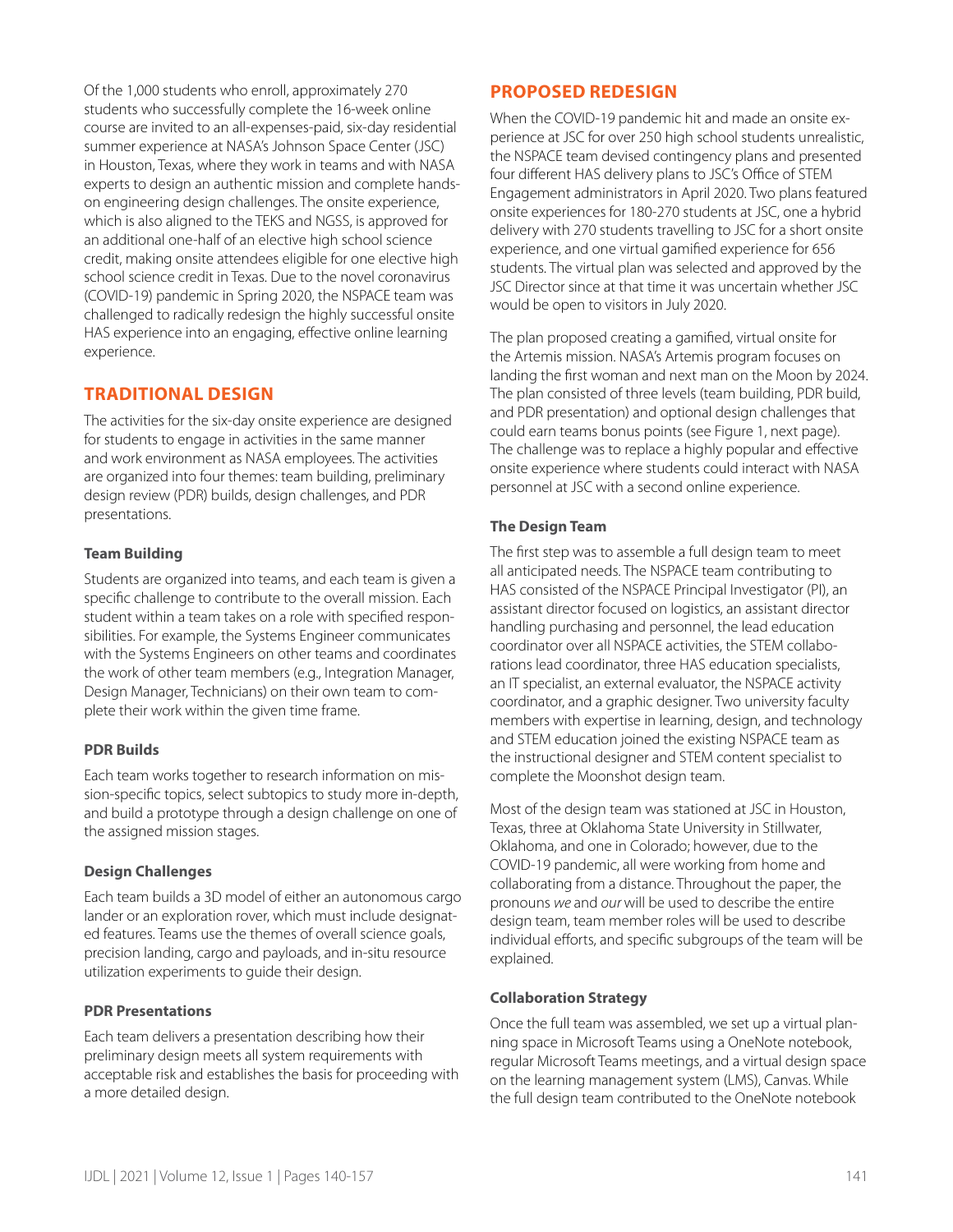## ASYNCHRONOUS, VIRTUAL ONSITE



**FIGURE 1.** Proposed components of the virtual gamified experience chosen to replace the traditional onsite at JSC.



**FIGURE 2.** Our virtual planning space in Microsoft Teams and OneNote.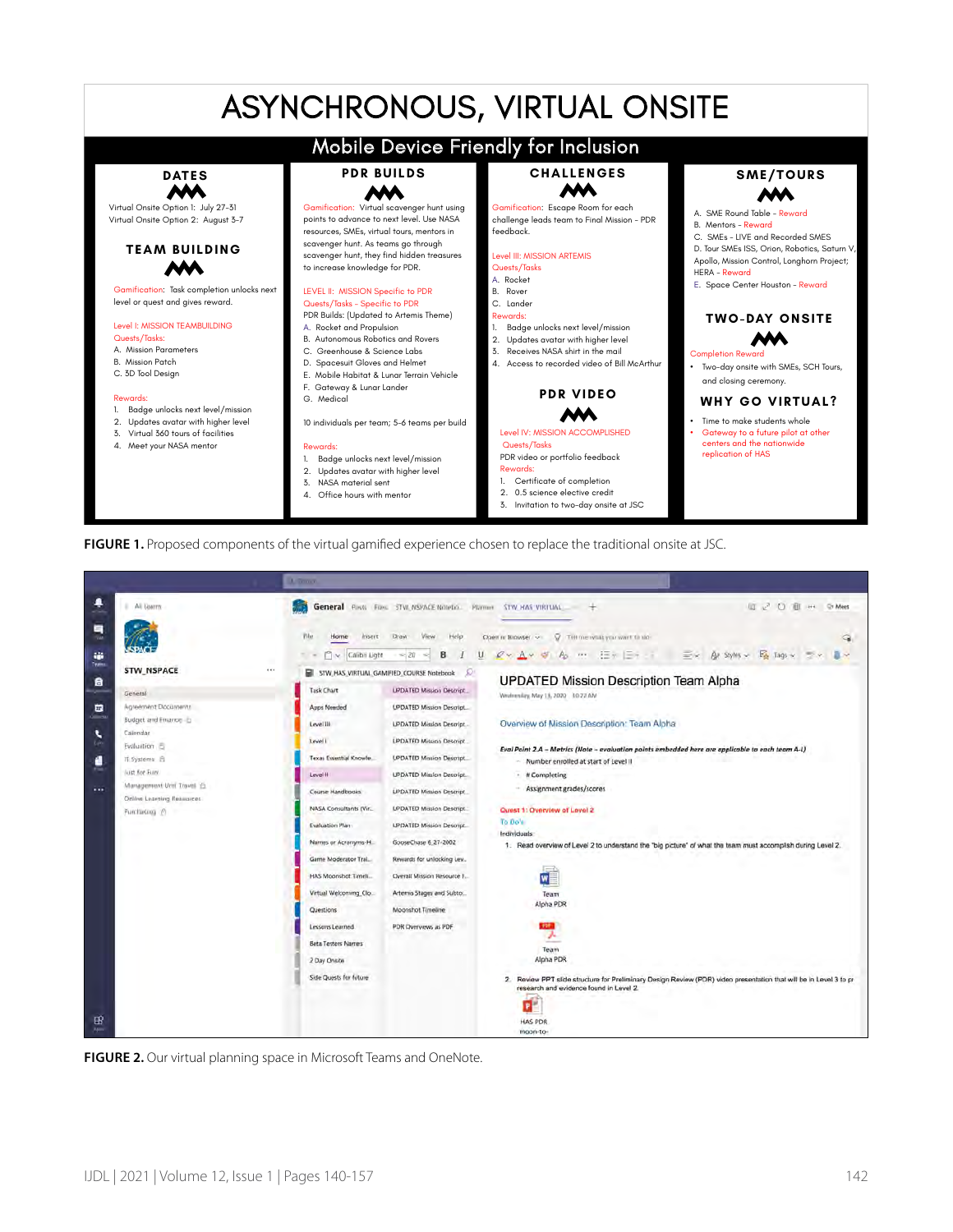and met regularly, specific subgroups of the design team met daily, bi-weekly, and/or weekly from May to August to make design and development decisions.

## *Virtual Planning Space*

Our Microsoft Teams planning space was populated with a General channel that embedded our OneNote notebook. The notebook was organized into sections for a task chart, apps, game levels, the evaluation plan, content standards, course handbooks, NASA consultants and game moderator training, a timeline, names/acronyms reference, questions, welcoming/closing ceremonies, and lessons learned for future iterations (see Figure 2). Existing channels for Budget and Finance, Evaluation, and IT Systems were used to store key files and hold chat conversations.

## *Regular Design Team Meetings*

Virtual meetings were held through Microsoft Teams, so access to shared files, chat, and collaborative notetaking was all available in one tool. The main design team, which was composed of the NSPACE PI, NSPACE lead education coordinator, STEM collaborations lead coordinator, external evaluator, instructional designer, and STEM content specialist, met weekly for the first month, changing to bi-weekly at the end of June. The IT specialist and graphic designer were added to the main design team meetings in June. Examples of topics addressed in these meetings include gamification strategies; design of course graphics; course content aligned with standards; third-party software acquisition, installation, and integration into Canvas; beta testing procedures; formative and summative assessment; and evaluation.

The STEM collaborations lead coordinator met daily with the three HAS educational specialists who designed and developed course content; collectively, these four design team members make up NSPACE's HAS staff. During these meetings, the HAS educational specialists shared updates, discussed problems they were having, and were assigned new tasks.

The NSPACE lead education coordinator, STEM collaborations lead coordinator, and the graphic designer met bi-weekly to develop the images representing the levels and quests in the Moonshot course. Purposely, this illustrations development subgroup used NASA images to give a realistic feeling to the gamified course.

An evaluation subgroup that included the NSPACE PI, NSPACE lead education coordinator, STEM collaborations lead education coordinator, and external evaluator met weekly to ensure evaluation questions were embedded into each level. Questions developed required students to reflect upon the mission-planning experience, STEM identity, content knowledge, and course design.

#### *Virtual Design Space*

Once the educational specialists shared their developed instructional materials in OneNote, our instructional designer vetted them for clarity and language before developing them as assignments in Canvas. We discussed the look and feel of each assignment during regular meetings of the main design team. When the illustrations development subgroup finalized and approved the graphics, which were designed using NASA-approved style guidelines for font and appearance, our instructional designer presented several options for navigating the course using html image maps. Eventually, our beta testers and game moderators tested the course created in our virtual design space, and we imported a revised version of it into each section for our student implementation.

## **VIRTUAL ONSITE CONCEPTUALIZATION**

Each of the design team members contributed to the conceptualization of a virtual experience that would afford all 656 completers of the 16-week online course (rather than a select group of completers) the opportunity to participate in an authentic mission and complete hands-on engineering design challenges without travelling to JSC.

## **"How Gamified Do You Want It to Be?"**

Our first main design team meeting shaped the overall vision for the virtual gamified experience we designed. At the beginning of the meeting, the NSPACE PI, NSPACE lead education coordinator, and STEM collaborations lead presented the delivery method approved by the JSC Director to the rest of the main design team. Additionally, they stressed the importance of making the virtual onsite experience distinctly different than the 16-week online course completed by HAS students; after all, students were missing out on an opportunity to attend an all-expenses-paid, six-day experience at a NASA space center, interact with peers from around the state who had similar interests, and engage in formal and informal conversations with members of the NASA workforce. The virtual onsite experience needed to be a worthy alternative that engaged students in similar ways.

In response to this presentation, our team's instructional designer asked, "Well, how gamified do you want [the virtual onsite course] to be?" A few moments of silence passed, and as if everyone's peripheral glances within the Microsoft Teams meeting secured eye contact and a clear response, the STEM collaborations lead coordinator replied, "As gamified and interactive as you can make it—what did you have in mind?"

Before discussing the design constraints that extended beyond the LMS (see Design Constraints, below), our instructional designer proffered a concept that she likened to worlds in Super Mario World for Super Nintendo (Nintendo,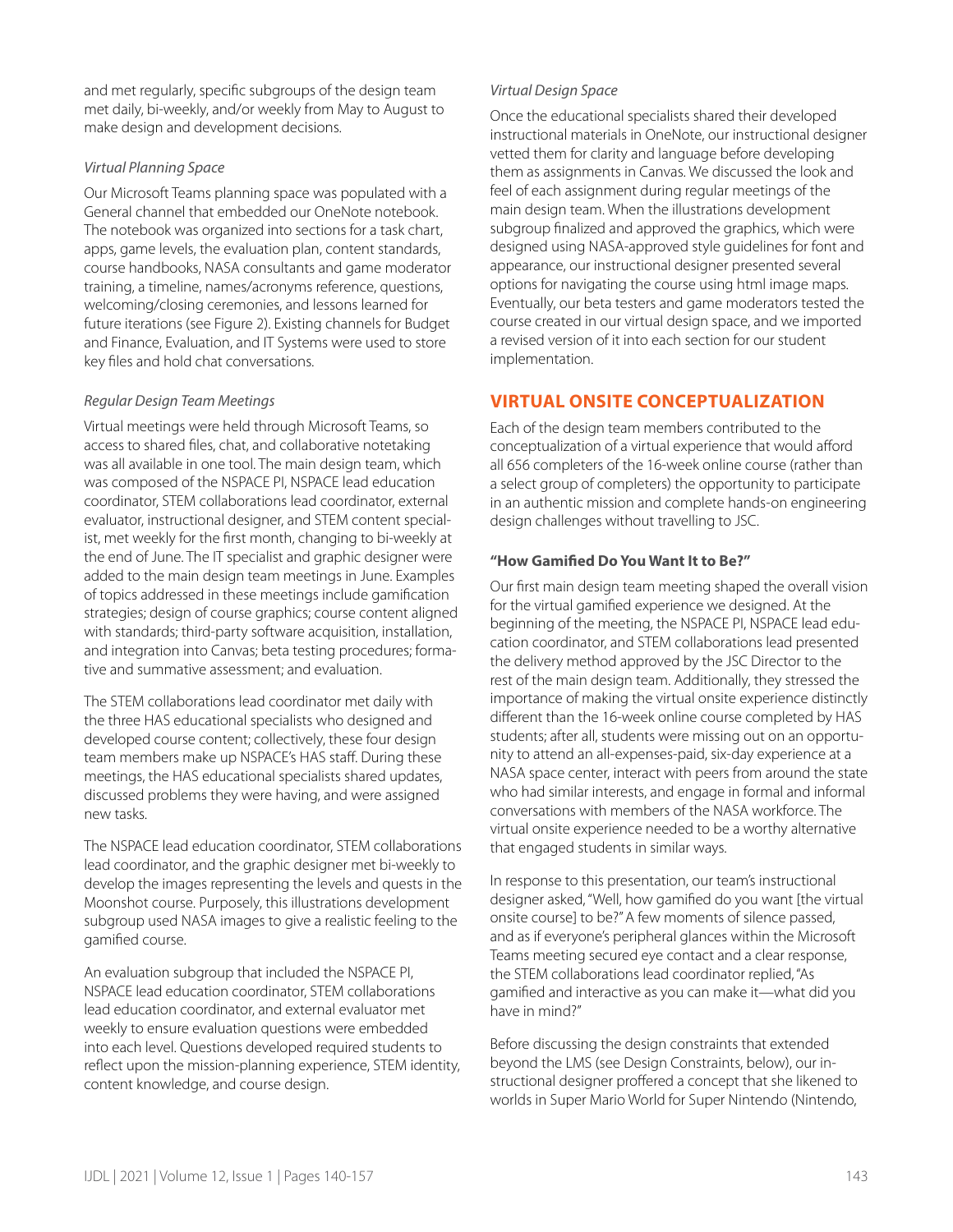1990). Like Super Mario World, students would navigate a "world" by completing quests on a map of the world, and students could access "bonus areas" by completing side quest challenges. Unlike Super Mario World, students could only complete each world in a sequential manner; they would not have the opportunity to warp to another world therefore skipping one or more before it—because of the learning objectives and systems engineering that needed to be incorporated into the virtual onsite experience.

Although nothing official was decided at the end of this meeting, the idea of creating maps for each level (aka world) of the experience resonated with the NSPACE lead education coordinator and STEM collaborations lead coordinator as they began to envision what was possible with a virtual onsite experience. They began discussing the concept with our graphic designer and decided that they wanted to proceed with the concept as long as it was gamified, clearly distinct from the 16-week online course, and accommodated the additional design constraints.

#### **Design Constraints**

As noted by Jonassen (2008), "Virtually all forms of analysis in instructional design are aimed at identifying and accommodating to various constraints." The design of Moonshot was no different, and while each constraint influenced the design decisions we made, none hindered the concept of the course we sought to design and develop.

The first constraint was the need to use a specific LMS: Canvas. Not only did NSPACE use Canvas for its online STEM engagement experiences, but also all students would be familiar with the platform, making it a seamless transition to this online experience. That said, our second constraint was the need to distinguish the Moonshot virtual onsite experience from the 16-week online course that serves as the first part of the full HAS activity. Students knew if they successfully completed the 16-week online course, it would make them eligible to be selected to attend a six-day onsite experience at JSC, which was part two of the full HAS activity. When the COVID-19 pandemic shut down JSC to visitors, many students were disappointed, which required us to develop an engaging experience where students felt connected with one another—much like they would if they were onsite.

Our third constraint consisted of using approved tools to design and develop the course. NASA's list of approved tools limited what applications could be used to collaborate on the design and development of the course as well as the applications that could be integrated into the course. As we began collaborating as a design team within those constraints (i.e., Microsoft Teams), it became clear that we needed to include external tools to distinguish Moonshot from the other HAS online course (see Design Decisions, below). After

surveying students to assess the technology they would have available to complete the course, we learned that each student had access to both a computer (desktop or laptop) and a mobile device. We evaluated a number of tools to help us achieve our goals; however, a subgroup of the design team composed of the NSPACE PI, assistant director focused on logistics, assistant director of handling purchasing and personnel, and IT specialist met with vendors, discussed each tool, conducted additional evaluation, and made decisions about each tool's approval.

Since HAS is a NASA activity run through a cooperative agreement with a university, all federal government IT security requirements as well as university institutional review board policies for working with minors factored into decisions regarding apps to use and which features of those apps could be used. Unlike using an LMS with a school district or university, students enrolled in NSPACE online courses are not issued a domain-specific email address; students are enrolled with login ids that are connected to a student-provided personal email account. Because of this constraint, our use of external tools had to be strategic, easily accessible by students, and not connected to a specific suite of tools. Additionally, for evaluation purposes, we sought to integrate tools in such a way that student performance data and all survey responses collected from a variety of apps would be tied to each student's individual login id.

## **DESIGN DECISIONS**

The redesign of the HAS onsite experience was guided by seven of Bonk and Dennen's (2005) principles for creating massive multiplayer online games: Achievement, Distributed, Multiple Routes, Practice, Probing, "Regime of Competence," and Self-knowledge. In addition to these gaming principles, the redesign drew on Kopcha et al.'s (2016) five elements of a gamified course design—levelling up, badges and awards, mastery-focused, quests, and a boss level—to organize the experience, embed each of the gaming principles, and reinforce the gaming environment. Each design decision was supported by one of the seven gaming principles, aligned with one or more gaming elements, and leveraged specific external tools for evaluation purposes (see Table 1). For example, the Achievement principle recognizes learner rewards for mastery; elements associated with rewards for mastery align with levelling up, badges and awards, mastery-focused, and quests. During our design decision process, we determined a badging app would be most appropriate to align with this principle and element. Badgr was selected for its available learning tools interoperability (LTI) for integration into Canvas, flexibility in importing original graphics, and ease of use. Similar alignment efforts are presented in Table 1.

The gamified onsite experience was designed in Canvas, which is the same LMS that all HAS students experienced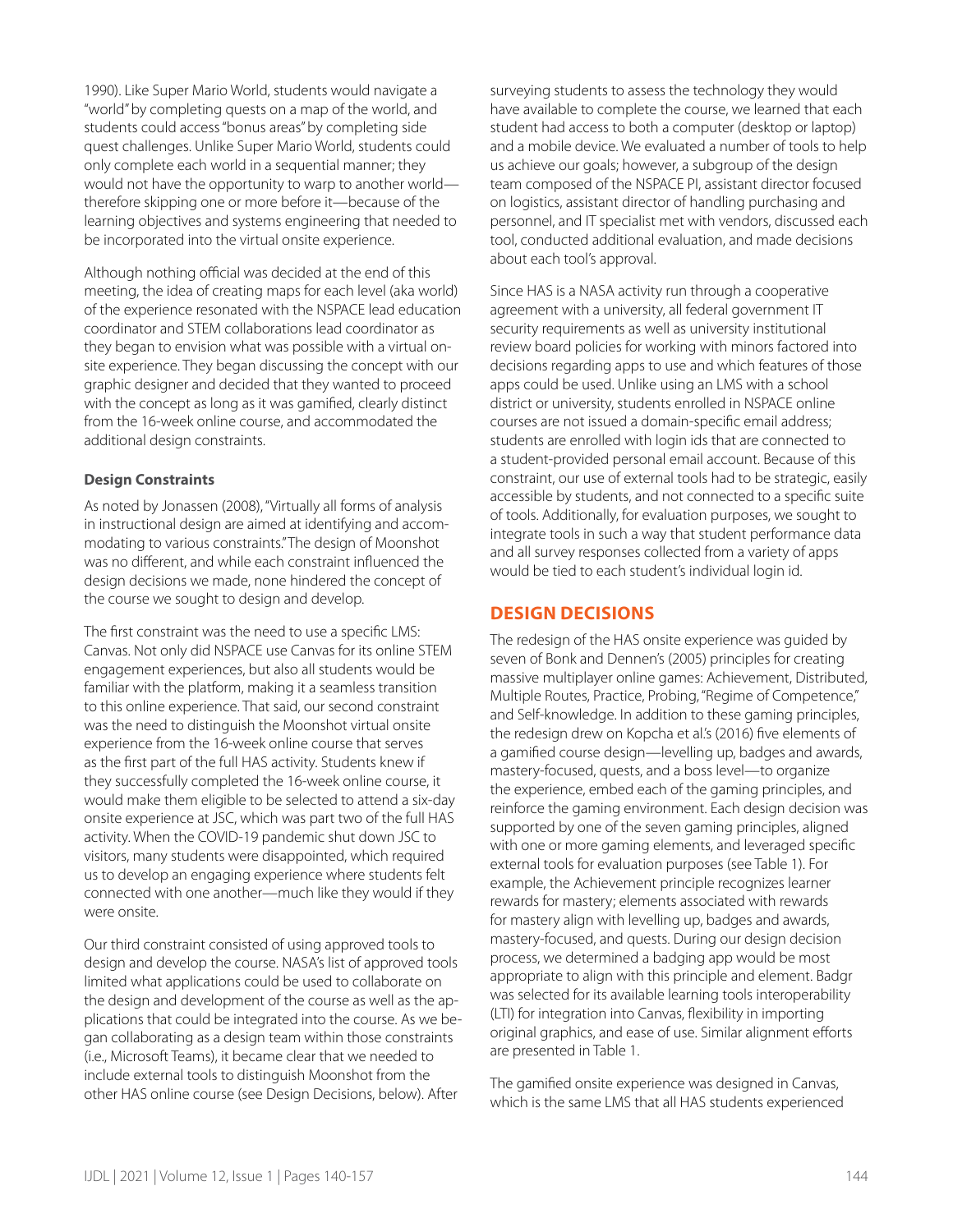| <b>GAMING PRINCIPLE</b>                                                                                                                              | <b>DESIGN DECISION</b>                                                                                                                                                                                 | <b>GAMIFIED ELEMENT</b>                                                                                                      | <b>EXTERNAL TOOLS</b>                                                                                                                      |
|------------------------------------------------------------------------------------------------------------------------------------------------------|--------------------------------------------------------------------------------------------------------------------------------------------------------------------------------------------------------|------------------------------------------------------------------------------------------------------------------------------|--------------------------------------------------------------------------------------------------------------------------------------------|
| <b>Achievement</b><br>Learners are rewarded at each level<br>for mastering knowledge and skills.                                                     | Learners receive badges and unlock rewards<br>after the successful completion of each quest<br>and each level.                                                                                         | Levelling Up<br>$\bullet$<br>Badges & Awards<br>$\bullet$<br>Mastery-focused<br>$\bullet$<br>Ouests<br>$\bullet$             | Badgr<br>$\bullet$                                                                                                                         |
| <b>Distributed</b><br>Learners grow by interacting with<br>other learners, technology, and<br>tools.                                                 | Learners work in teams to complete PDR builds.<br>All teams work together to successfully complete<br>the mission. The online environment engages<br>learners with a variety of technological tools.   | Ouests<br>$\bullet$<br>Boss Level<br>$\bullet$                                                                               | GooseChase<br>$\bullet$<br>Padlet<br>$\bullet$<br>Pronto                                                                                   |
| <b>Multiple Routes</b><br>Learners can progress and in more<br>than one way, which encourages<br>them to be decision makers and<br>problem solvers.  | Teams of learners have a choice about the focus<br>of their team's mission and build. Within the<br>quests, individual learners make decisions about<br>how and what to contribute to the mission.     | Levelling Up<br>$\bullet$<br>Ouests<br>Boss Level<br>$\bullet$                                                               | GooseChase<br>$\bullet$<br>Padlet<br>$\bullet$<br>Pronto<br>$\bullet$<br>Oualtrics<br>$\bullet$                                            |
| <b>Practice</b><br>Learners spend time practicing in a<br>compelling context.                                                                        | Learners practice and apply content learned<br>individually and as a team using a variety of tools.                                                                                                    | Levelling Up<br>$\bullet$<br>Ouests                                                                                          | GooseChase<br>$\bullet$<br>Padlet<br>$\bullet$<br>Pronto<br>$\bullet$                                                                      |
| Probing<br>Learners are encouraged to engage<br>in cycles of inquiry.                                                                                | Learners engage in guided inquiry that leads to<br>decisions they make about their team's mission<br>and how the alignment of all teams' decisions<br>will result in a successful mission to the moon. | Levelling Up<br>$\bullet$<br>Mastery-focused<br>Ouests                                                                       | Padlet<br>$\bullet$<br>Pronto<br>$\bullet$                                                                                                 |
| "Regime of Competence"<br>Learners are challenged to push<br>beyond their comfort and/or current<br>ability zone (in an attainable and<br>safe way). | Learners are pushed to apply systems engineer-<br>ing, science, technology, and math concepts<br>individually, in small groups, and as a large group<br>by leveraging a variety of tools.              | Levelling Up<br>$\cdot$<br>Quests<br>$\ddot{\phantom{0}}$<br>Master-focused<br><b>Boss Level</b><br>$\bullet$                | Flipgrid<br>$\bullet$<br>GooseChase<br>$\bullet$<br>Padlet<br>$\bullet$<br>Pronto<br>$\bullet$<br><b>Oualtrics</b><br>$\bullet$            |
| Self-knowledge<br>Learners learn about the learning<br>environment and themselves<br>through the gamified experience.                                | Learners reflect on their learning and how the<br>experience connects to their STEM identity.                                                                                                          | Levelling Up<br>$\cdot$<br>Badges & Awards<br>$\bullet$<br>Mastery-focused<br>$\bullet$<br>Ouests<br>$\bullet$<br>Boss Level | Badgr<br>$\cdot$<br>Flipgrid<br>$\cdot$<br>GooseChase<br>$\bullet$<br>Padlet<br>$\bullet$<br>Pronto<br>$\bullet$<br>Qualtrics<br>$\bullet$ |

**TABLE 1.** Alignment of the design decisions with the gaming principles, gamified elements, and external tools for evaluation.

during the 16-week online course. Although students had previous experience with Canvas, this was the first time they participated in a gamified learning environment with the HAS activity. Because the vocabulary used in gamified learning environments is an important component that can contribute to learners' engagement (Deterding et al., 2011; Stansberry & Haselwood, 2017), we intentionally used "quests" in lieu of "assignments" and "levels" in lieu of "modules" for the purpose of transforming the traditional Canvas environment students were accustomed to into a unique and memorable environment (see Figures 2-4)—much like the experience they would traditionally have at JSC.

Six external tools were carefully selected to integrate with course content to support the gamified elements and overall course evaluation: Badgr, Flipgrid, GooseChase, Padlet, Pronto, and Qualtrics (see Table 2). Badgr adds gamified elements to online courses through badges and leaderboards; the tool creates an alias name for students to protect

their privacy while showing each individual's progression in the course on the leaderboard. Badgr allowed badges to be awarded after the completion of each quest. Flipgrid is a video discussion tool. Students were required to use this tool to introduce themselves to their peers and game moderators in Level I. GooseChase is a mobile application that allows participants to complete virtual scavenger hunts. GooseChase missions require a variety of submission types, such as 300 characters of text, photos, or 15-second videos. Students were required to complete an individual and a team scavenger hunt during Level 2. Padlet is a discussion board platform for virtual brainstorming, organization, and documentation using text, images, videos, links, and files. Students used Padlet in all three levels for team activities and PDR research documentation. Qualtrics is an online survey platform. Students were required to submit consent forms, formative assessments, and reflections using this platform during each level.Pronto is a group video and text chat tool that allows users to text, video chat, livestream, file share,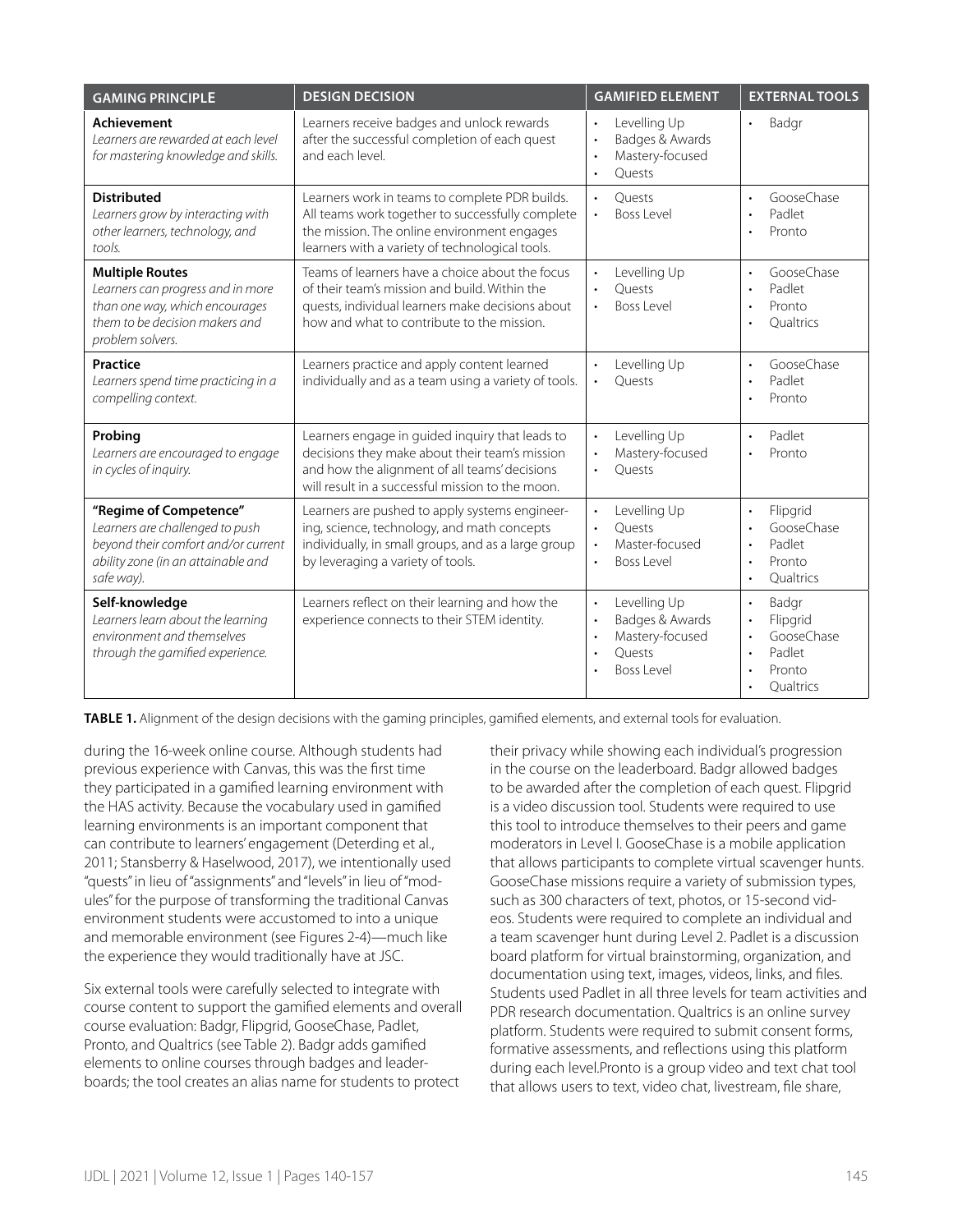| <b>EXTERNAL</b>   |                                                                                                                                                                                                                                                                                                                      |                    | <b>OUESTS</b>             |                  |  |
|-------------------|----------------------------------------------------------------------------------------------------------------------------------------------------------------------------------------------------------------------------------------------------------------------------------------------------------------------|--------------------|---------------------------|------------------|--|
| <b>TOOL</b>       | <b>DESCRIPTION &amp; PURPOSE</b>                                                                                                                                                                                                                                                                                     | <b>LEVEL I</b>     | <b>LEVEL II</b>           | <b>LEVEL III</b> |  |
| <b>Badgr</b>      | Badgr adds gamified elements to online courses through badges and lead-<br>erboards; the tool creates an alias name for students to protect their privacy<br>while showing each individual's progression in the course on the leaderboard.<br>Badgr allowed badges to be awarded after the completion of each quest. | 1, 2, 3, 4,<br>5,6 | 1, 2, 3, 4,<br>5, 6, 7, 8 | 1, 2, 3, 4       |  |
| <b>Flipgrid</b>   | Flipgrid is a video discussion tool. Students were required to use this tool to<br>introduce themselves to their peers and game moderators.                                                                                                                                                                          | 3                  |                           |                  |  |
| <b>GooseChase</b> | GooseChase is a mobile application that allows participants to complete<br>virtual scavenger hunts. GooseChase missions require a variety of submission<br>types, such as 300 characters of text, photos, or 15-second videos. Students<br>were required to complete an individual and a team scavenger hunt.        |                    | 3, 4                      |                  |  |
| Padlet            | Padlet is a discussion board platform for virtual brainstorming, organization,<br>and documentation using text, images, videos, links, and files. Students were<br>required to use Padlet for team activities and PDR research documentation.                                                                        | 3, 4               | 2, 3, 4, 5,<br>6, 7       | 1, 2             |  |
| Pronto            | Pronto is a group video and text chat tool that allows users to text, video<br>chat, livestream, file share, send announcements to groups, and translate<br>languages. Throughout each level, students were required to communicate<br>and collaborate with their teams and game moderators using Pronto.            | 3, 4, 5, 6         | 4, 5, 7                   | 3                |  |
| <b>Qualtrics</b>  | Qualtrics is an online survey platform. Students were required to submit<br>consent forms, formative assessments, and reflections using this platform.                                                                                                                                                               | 1, 2, 5, 7         | 1,8                       | $\overline{4}$   |  |

**TABLE 2.** A description of the external tools, their purpose, and when they were used.

send announcements to groups, and translate languages. Throughout each level, students were required to communicate and collaborate with their teams and game moderators using Pronto. Because of the federal government IT security requirements and university institutional review board policies for working with minors, we were unable to use all of the features available in Pronto. Each team had a channel for communicating and collaborating that a game moderator monitored, answering team questions and making sure communications were professional. Students requested to also use the private chat feature of Pronto to easily collaborate with specific members of their team; however, since they were minors and university policy on working with minors recommends adult supervision of minors during all peer-to-peer activities, we were unable to use the private chat feature.

Five of the six tools were embedded in Canvas using the LTI feature: Badgr, Flipgrid, Padlet, Pronto, and Qualtrics. Using the LTI features allowed for seamless integrations, which connected Flipgrid, Padlet, and Qualtrics submissions to the gradebook. GooseChase was the only external tool that required a mobile device application. Badgr, Padlet, Pronto, and Qualtrics were used in each level of the course, while Flipgrid was only used in Level 1, and GooseChase was only used in Level 2.

Most of the elements from the proposed redesign (Figure 2) were included in the virtual experience; however, side

quest challenges (aka bonus areas) were removed to avoid confusion or distraction from the overall purpose of the experience. Additionally, mention of a two-day onsite event as a completion reward was not included to avoid the need to reschedule the event in light of the pandemic. These changes resulted in three levels of the game—Level 1: Team Building, Level 2: PDR Builds, and Level 3: PDR Video Presentation. Each level progressively became more challenging and included multiple quests, which were designed for students to complete sequentially and aligned to the TEKS and NGSS. Table 3 describes each quest and aligns the overall focus of each quest to the relevant TEKS and NGSS engineering and design standards.

#### **Level 1: Team Building**

Level 1 promoted team building while learning important expeditionary skills like leadership, followership, teamwork, and communication. Students begin their Moonshot journey by completing the seven quests of Level 1 (see Table 3). Throughout this level, students communicated on Pronto as they worked in teams to create a team name, symbolic mission patch, and choose roles and responsibilities for their upcoming quests to ensure accountability from each team member over the five-day experience. There were nine teams in each section of the course, and each team had 10-13 team members with distinct roles and responsibilities during Levels 2 and 3.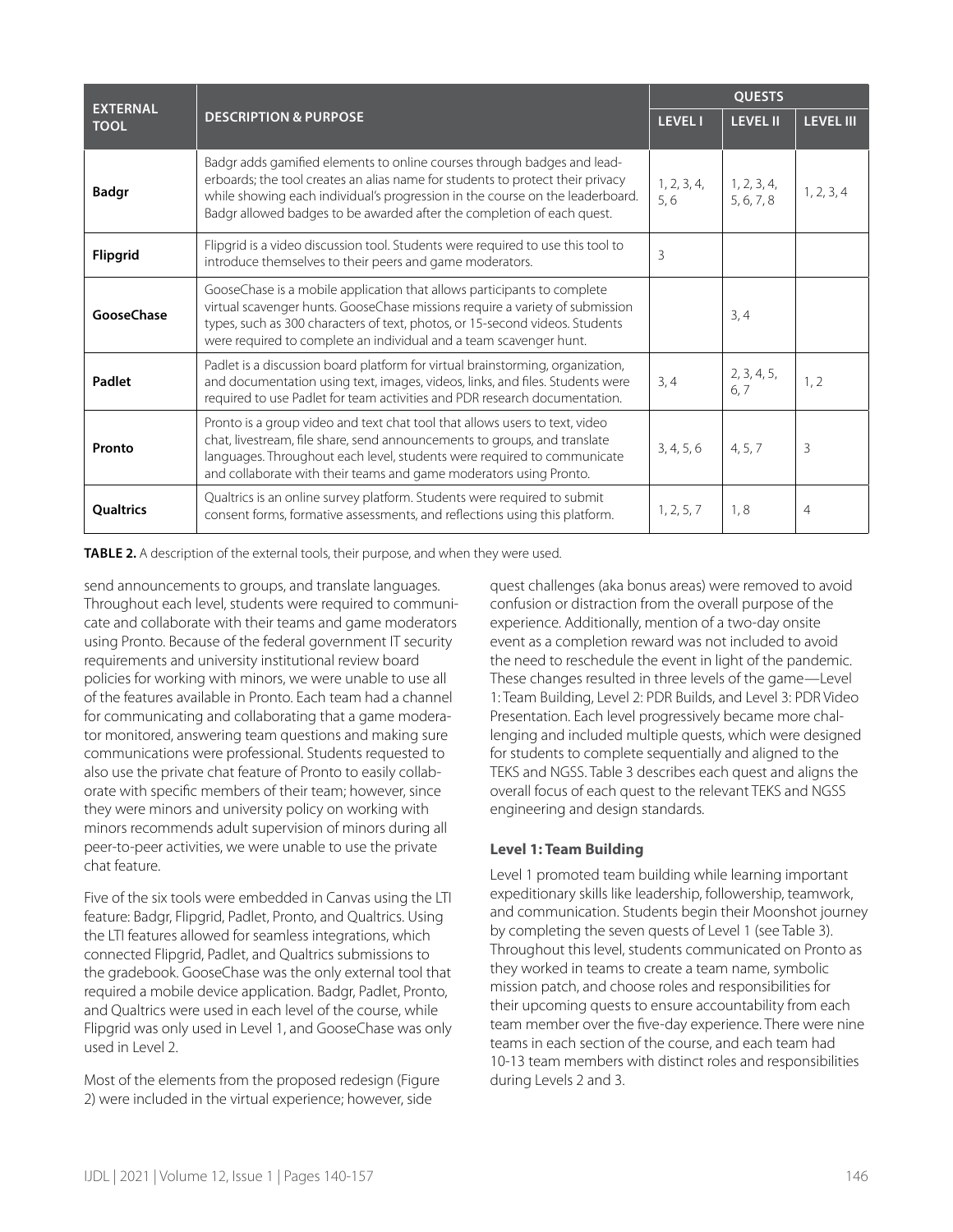#### **Level 2: PDR Builds**

Level 2 quests used the systems engineering approach to gather scientific research for mission planning to the lunar surface, mimicking NASA's Artemis Program. Using systems engineering—a jigsaw method—helped teams achieve the overall goals of getting to the lunar surface, living on the lunar surface, sustaining on the lunar surface, and eventually expanding to Mars. Students completed eight quests in Level 2 (see Table 3) and used Pronto and Padlet as main collaboration tools within their teams. Students were required to reach Quest 6 by mid-day on day two to receive an award: Attending a live round table with NASA engineers, scientists, and interns. If students did not reach Level 2, Quest 6 by this time, they were required to watch the recording of the live event.

It should be noted that the content learned within each team further aligns to science specific TEKS and NGSS; however, it is not provided in Table 3 as each team's mission focus was slightly different, resulting in different standards covered by each team.

#### **Level 3: PDR Video Presentation**

The four quests of Level 3 (see Table 3) required students to compile their mission-specific research and design a preliminary prototype with acceptable risk due to design constraints. Level 3 provided teams the opportunity to align their research with true industry requirements on a smaller scale. Teams created and recorded a PDR video presentation that presented a cohesive, technically sound human mission to the Moon as a final project.

#### **Navigation in Canvas**

The navigation of the course in Canvas was designed to emphasize the gamified elements and strengthen students' perception of the course as a game. To do this, the left-navigation bar was minimized to three items (Home, Grades,

| <b>QUEST</b> | <b>DESCRIPTION</b>                                                                                                                                                                                                                                                                                                                                                                                                                                                                                                     | <b>TEKS ALIGNMENT</b>                                                                                                                                                       | <b>NGSS ALIGNMENT</b>                    |
|--------------|------------------------------------------------------------------------------------------------------------------------------------------------------------------------------------------------------------------------------------------------------------------------------------------------------------------------------------------------------------------------------------------------------------------------------------------------------------------------------------------------------------------------|-----------------------------------------------------------------------------------------------------------------------------------------------------------------------------|------------------------------------------|
|              | <b>Level 1: Team Building</b>                                                                                                                                                                                                                                                                                                                                                                                                                                                                                          |                                                                                                                                                                             |                                          |
| Ouest 1      | Defines expectations and professionalism etiquette during the<br>gamified onsite experience. Students and their guardian sign consent<br>forms allowing the student to advance to the next quest.                                                                                                                                                                                                                                                                                                                      | §130.402 Principles of<br>Applied Engineering,<br>Standards 1 and 9                                                                                                         |                                          |
| Ouest 2      | Students film an introductory video for their teammates and game<br>moderators to watch; this icebreaker continues building connections<br>between like-minded, goal-orientated students                                                                                                                                                                                                                                                                                                                               | §130.410 Engineering<br>Design and Presentation I,<br>Standards 1-4 and 7                                                                                                   |                                          |
| Ouest 3      | Fach team uses their Pronto team channel to create their team name<br>which integrates their call sign (e.g., Alpha, Bravo, Charlie). Teams<br>elect one person to post the name on Padlet. Active participation<br>from each team member encourages and fosters increased devel-<br>opment of team bonding, ownership of team decisions, and forward<br>movement.                                                                                                                                                     | §130.416 Biotechnology II,<br>Standards 1 and 4<br>§130.417 Scientific Research<br>and Design, Standard 1                                                                   |                                          |
| Ouest 4      | Team members collaborate using Pronto to design a team mission<br>patch and write a description of the symbols used. The team elects<br>one team member to upload the final patch and description to<br>Padlet.                                                                                                                                                                                                                                                                                                        | §130.402 Principles of                                                                                                                                                      | $HS-FTS1-3$<br><b>Engineering Design</b> |
| Quest 5      | Introduces the Artemis program goals and systems engineering<br>approach to achieve a deep space exploration mission. Teams<br>use Pronto to discuss the Artemis programs goals and systems<br>engineering approach and vote individually on mission parameters<br>(e.g., duration, crew size, how to prepare and train astronauts) using<br>Qualtrics. Teams Alpha through India use the results to plan for Level<br>2 and 3 quests, where they will use a systems engineering path to<br>advance human spaceflight. | Applied Engineering,<br>Standards 1-2 and 9<br>§130.410 Engineering<br>Design and Presentation I,<br>Standards 1-4 and 7<br>§130.416 Biotechnology II,<br>Standards 1 and 4 |                                          |
| Ouest 6      | Using Pronto, teams discuss roles and responsibilities for upcoming<br>levels and collectively decide which role each member assumes Each<br>role has specific tasks, which assist in accountability for each member.                                                                                                                                                                                                                                                                                                  | §130.417 Scientific Research<br>and Design, Standard 1                                                                                                                      |                                          |
| Quest 7      | Using Qualtrics, students reflect on the advantages of working with a<br>team rather than individually and explain any challenges faced during<br>the Level 1 quests.                                                                                                                                                                                                                                                                                                                                                  |                                                                                                                                                                             |                                          |

**TABLE 3.** A description of the quests and their alignment to the TEKS (TEA, 2018) and NGSS (NGSS Lead States, 2013). *continued on next page*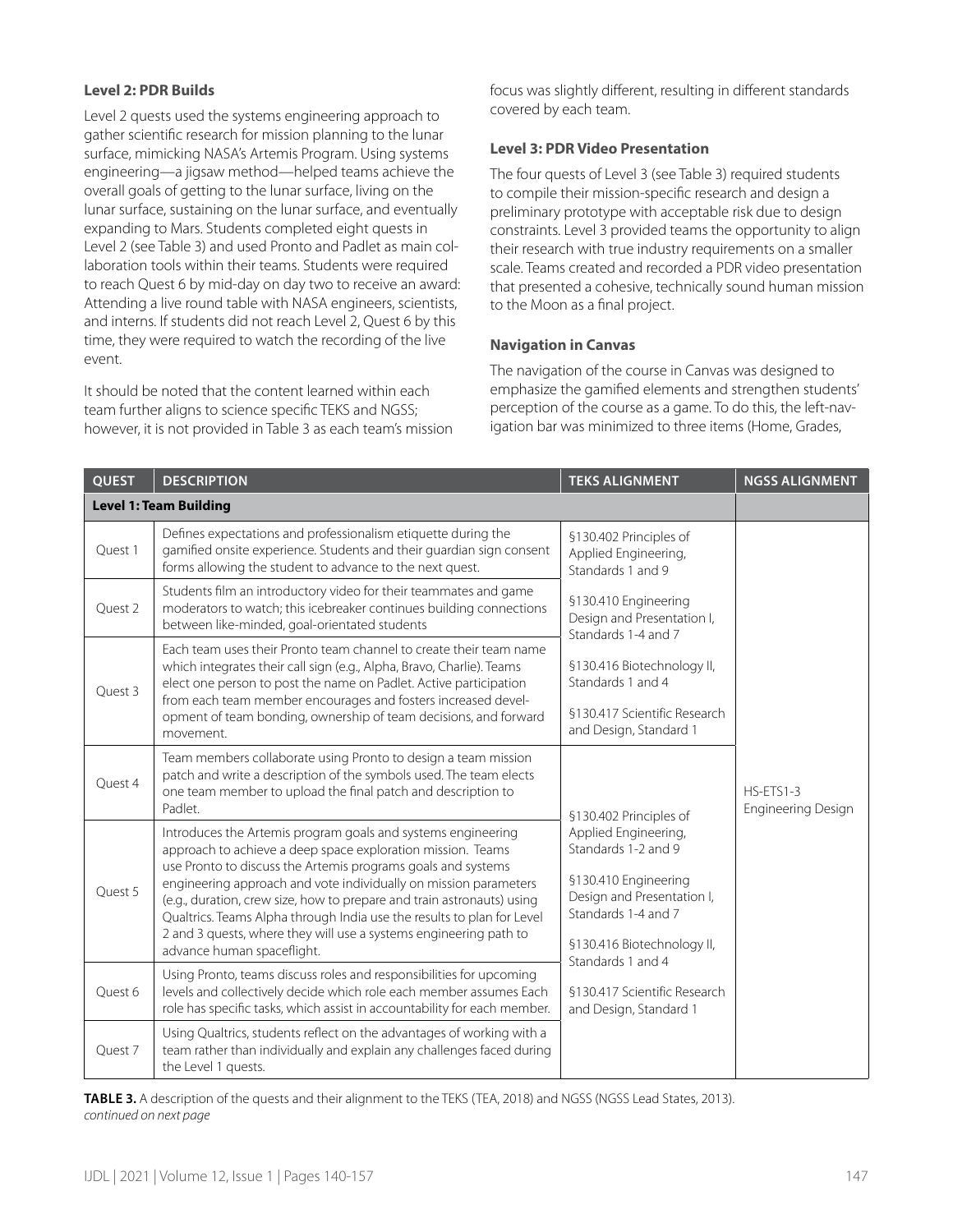| <b>QUEST</b>              | <b>DESCRIPTION</b>                                                                                                                                                                                                                                                                                                                        | <b>TEKS ALIGNMENT</b>                                                                                          | <b>NGSS ALIGNMENT</b>                                        |
|---------------------------|-------------------------------------------------------------------------------------------------------------------------------------------------------------------------------------------------------------------------------------------------------------------------------------------------------------------------------------------|----------------------------------------------------------------------------------------------------------------|--------------------------------------------------------------|
| <b>Level 2: PDR Build</b> |                                                                                                                                                                                                                                                                                                                                           |                                                                                                                |                                                              |
| Quest 1                   | Almost all solutions at NASA require individual parts to work together<br>as a whole. Teams learn about the benefits of systems engineering<br>and reflect on the significance of this approach.                                                                                                                                          |                                                                                                                |                                                              |
| Quest 2                   | The "big picture" of the team's mission planning topics is revealed.<br>Teams experience guided questions to discover mission goals, project<br>subtopics, and a design challenge. Students post questions on Padlet<br>asking game moderators for clarity about the mission.                                                             |                                                                                                                |                                                              |
| Quest 3                   | Students individually complete a GooseChase scavenger hunt to<br>learn about NASA, NASA's Artemis mission, the International Space<br>Station, the Commercial Crew Program, NASA's Internships and<br>Pathways Program, and career paths at NASA. Students record<br>information that may be important to their team's mission on Padlet. | §130.402 Principles of<br>Applied Engineering,<br>Standards 1-2, 6, and 9                                      | $HS-ETS1-2$                                                  |
| Quest 4                   | Students collaboratively complete a GooseChase scavenger hunt<br>with their team to acquire knowledge specific to their mission<br>subcomponents. Each team member then posts information learned<br>that may be important to their team's mission on Padlet.                                                                             | §130.410 Engineering<br>Design and Presentation I,<br>Standards 1-4, 7, and 9-10<br>§130.416 Biotechnology II, | <b>Engineering Design</b><br>HS-ETS1-3<br>Engineering Design |
| Quest 5                   | Each team's systems engineer communicates using Pronto to help<br>share information discovered on previous quests and align the goals<br>of all teams. Team members communicate using Pronto to identify<br>mission goals, select subtopics, and choose a design challenge, which<br>the systems engineer posts on Padlet.                | Standards 1, 4-5, and 7<br>§130.417 Scientific Research<br>and Design, Standard 1, 4, 5,<br>7, and 10          | HS-ETS1-4<br>Engineering Design                              |
| Quest 6                   | Students participate in a live session with NASA engineers, scientists<br>and interns to learn about NASA careers and technical specific<br>knowledge to current missions. Students post notes on Padlet.                                                                                                                                 |                                                                                                                |                                                              |
| Quest 7                   | Team members work on the specific components for their team role.<br>Students use Pronto and Padlet to finalize scientific research                                                                                                                                                                                                       |                                                                                                                |                                                              |
| Quest 8                   | Students use Qualtrics to reflect on team roles, research and design<br>tactics, and the purpose of systems engineering.                                                                                                                                                                                                                  |                                                                                                                |                                                              |
|                           | <b>Level 3: PDR Presentation</b>                                                                                                                                                                                                                                                                                                          |                                                                                                                |                                                              |
| Quest 1                   | Teams review PDR video presentation requirements and expectations.<br>Students ask questions to game moderators using Pronto and Padlet.                                                                                                                                                                                                  | §130.402 Principles of                                                                                         |                                                              |
| Quest 2                   | Teams use Pronto to discuss and assign the scripts and slides for<br>the PDR video presentation. The integration manager constructs a<br>timeline to complete all tasks.                                                                                                                                                                  | Applied Engineering,<br>Standards 1,3, and 9                                                                   |                                                              |
| Quest 3                   | Teams create a 12-15-minute group video presentation explaining<br>the team's PDR. Once completed, the integration manager edits and<br>uploads the video presentation                                                                                                                                                                    | §130.410 Engineering<br>Design and Presentation I,<br>Standards 1, 3-4, and 7                                  | HS-ETS1-3<br>Engineering Design                              |
| Quest 4                   | Students provide feedback on the overall Moonshot course and how<br>it impacted their knowledge and understanding of STEM, NASA's<br>research and developments, upcoming missions, and NASA careers<br>and other opportunities.                                                                                                           | §130.417 Scientific Research<br>and Design, Standard 1<br>and 10                                               |                                                              |

**TABLE 3 (CONT).** A description of the quests and their alignment to the TEKS (TEA, 2018) and NGSS (NGSS Lead States, 2013).

and Badges), and the home page depicted a map of all three levels (see Figure 3). Level 1: Team Building was situated on Earth, Level 2: PDR Builds was situated on the Moon, and Level 3: PDR Video Presentation was situated on Mars. Our team's instructional designer used the map graphics to create clickable, html image maps that were embedded in Canvas pages.

Students navigated through the course by first selecting their level; once they landed on their level's map, they would select their quest. After completing each quest, students were routed to a map of their current level that added a green check to all of their completed quests and instructed them to access the next quest (see Figure 4). When completing the last quest in a level, a "Ready to" patch covered the completed level map (see Figure 5) and routed students to a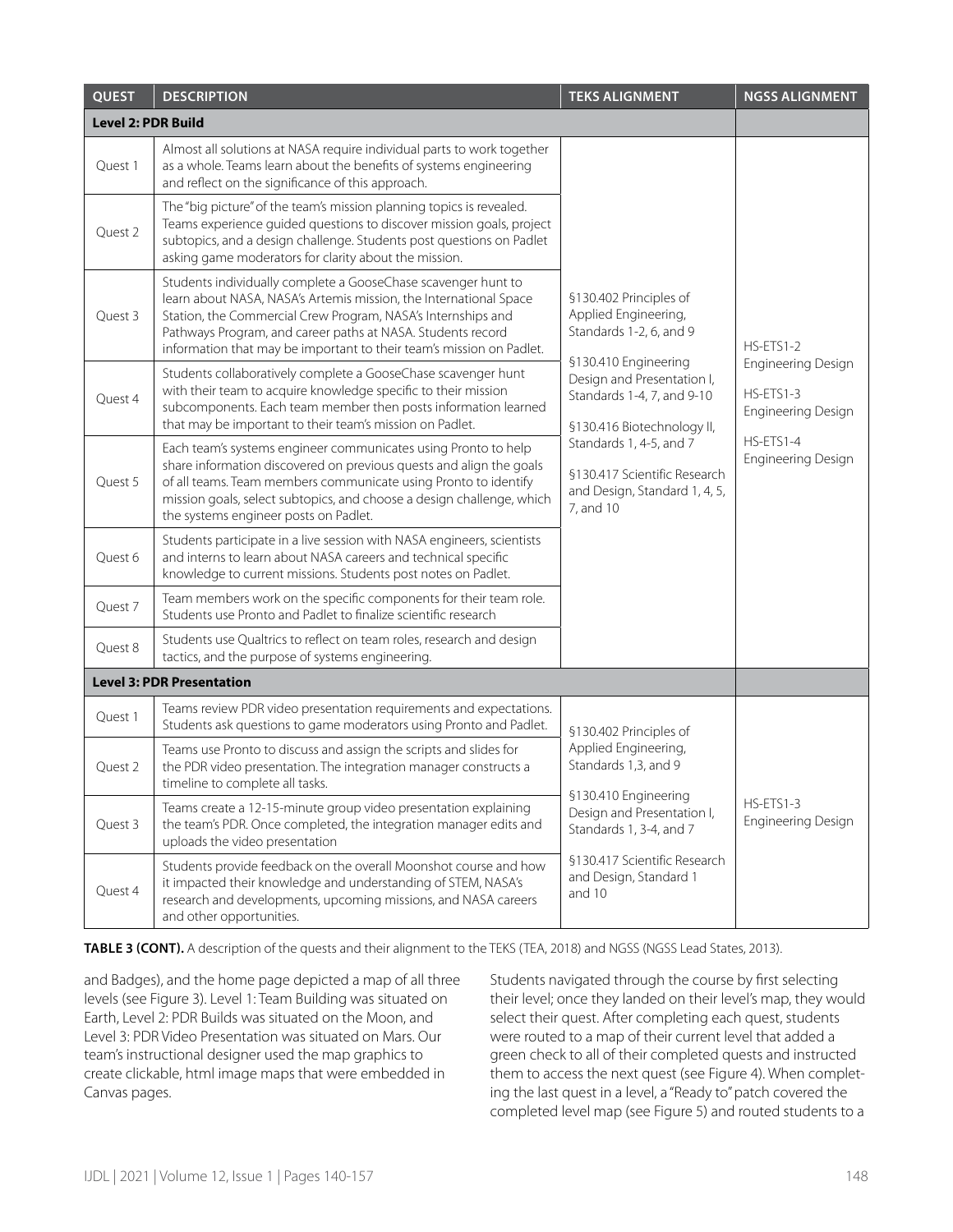version of the homepage map that included a green check over the levels that were complete (see Figure 6). From start to finish, students accessed 26 html image maps to navigate through the course.

## **USERS' EXPERIENCE OF THE DESIGN**

There were two distinct rounds of beta testing before Moonshot went live with students, and two rounds of implementation occurred with students.

## **Beta Testing**

The first round of beta testing was conducted with 11 NSPACE employees and HAS alumni working as NASA summer interns. The beta testers used a wide variety of devices (e.g., phone, iPad, Macbook, PC) as well as a variety of browsers (e.g., Chrome, Edge, Safari). As the beta testers encountered problems, they submitted a survey using Qualtrics to document the issue, and if the encountered problem prevented them from moving on, they sought help from the beta testing game moderators (design team



**FIGURE 3.** The home page (A) allows students to navigate to each level: Level 1—Earth (B), Level 2—the Moon (C), and Level 3—Mars (D). Students access quests from within the level maps.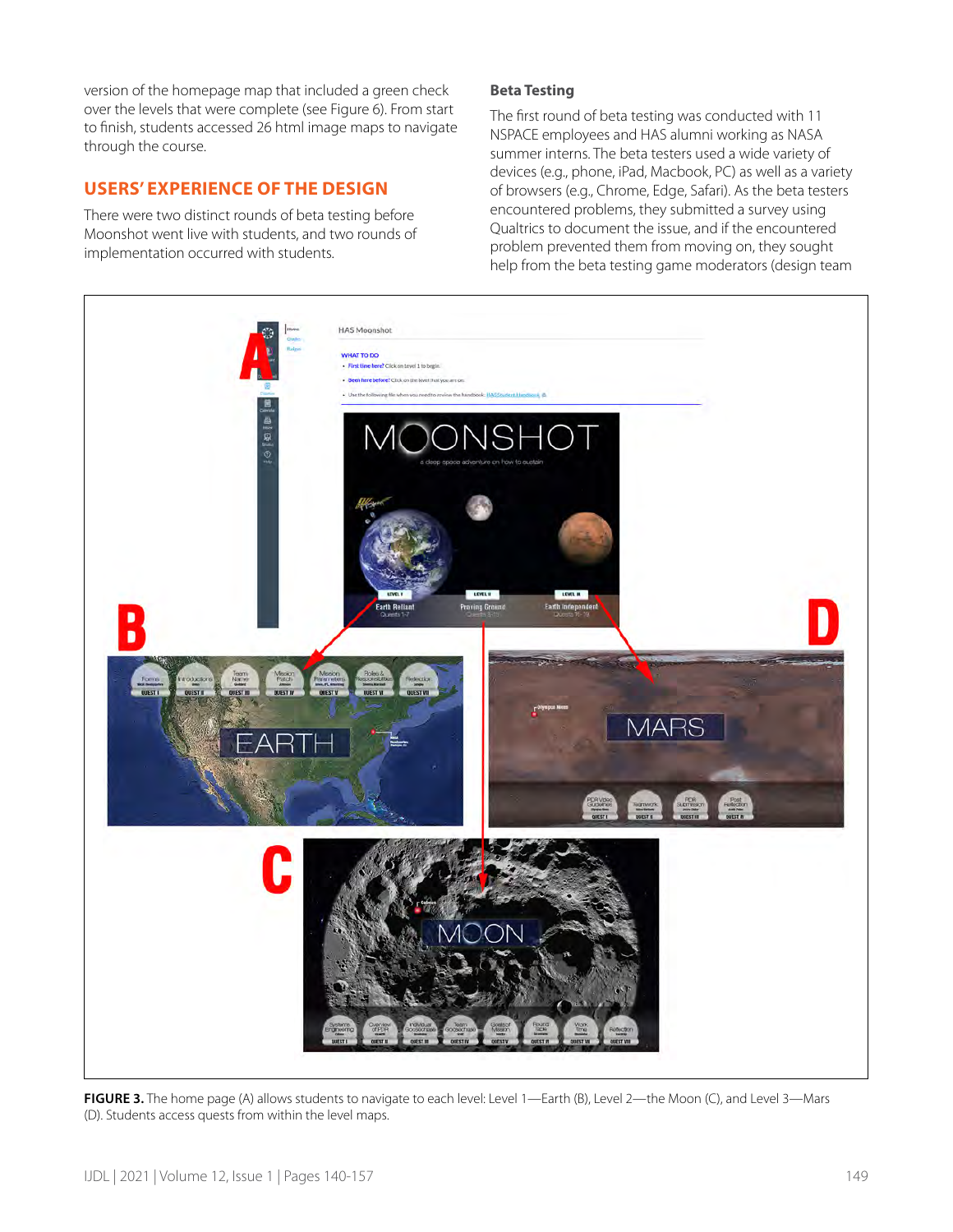

**FIGURE 4.** Map depicting that students have completed Level 2 Quests 1-4 and are ready for Level 2, Quest 5.



FIGURE 5. Map depicting that "Ready to" patch that students see when they have completed the final quest in a level and are ready to progress to the next level.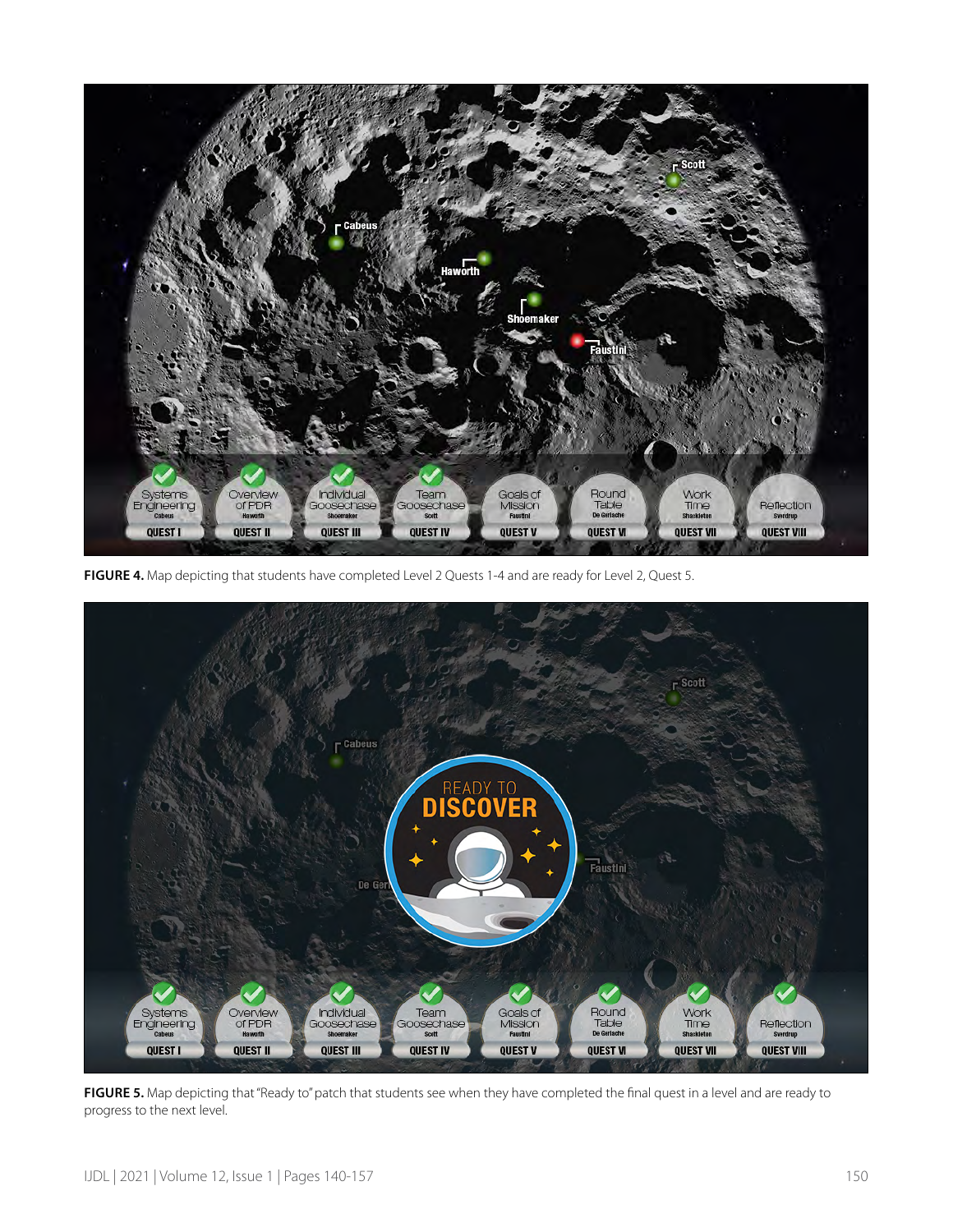

**FIGURE 6.** Map depicting that students have completed Levels 1-2 and are ready for Level 3.

members). At the completion of testing, the beta testers submitted a final survey asking them to provide feedback on the overall course.

Despite some navigation problems (see Design Failures, below), the beta testers described the course as engaging, interactive, and collaborative, making it unlike any other online course they have experienced. They believed students would be able to complete the work in five days. Additionally, they indicated the course would encourage students to seek out other opportunities at NASA, recognize the importance of the work done by NASA, enhance academic and career interests, develop knowledge of the engineering design process, increase teamwork skills, and encourage the use of research.

Revisions were made to the course based on the initial beta testers' feedback, and the second round of beta testing was conducted with the nine game moderators after the revisions had been made. Almost all (7) of the game moderators had previously served as a HAS onsite counselor, so they had a high level of familiarity with the content. Members of the design team—including the NSPACE PI, NSPACE lead education coordinator, STEM collaborations lead coordinator, HAS education specialists, and instructional designer—provided professional development to support the game moderators' understanding of the best practices of online teaching and how to use all of the technology included in the course. After this professional development, the HAS staff acted as moderators while the game moderators worked through each quest of Moonshot as a student, which allowed them to fully understand what students would be asked to do. They were excited by the gamified design, assisted each other using Pronto chat and livestreams when someone got stuck, and were competitive. They believed students would be able to complete the work and described that it would be important for students to thoroughly read and follow all of the instructions. The only thing the game moderators requested were printable versions of the rubrics for their personal use during grading.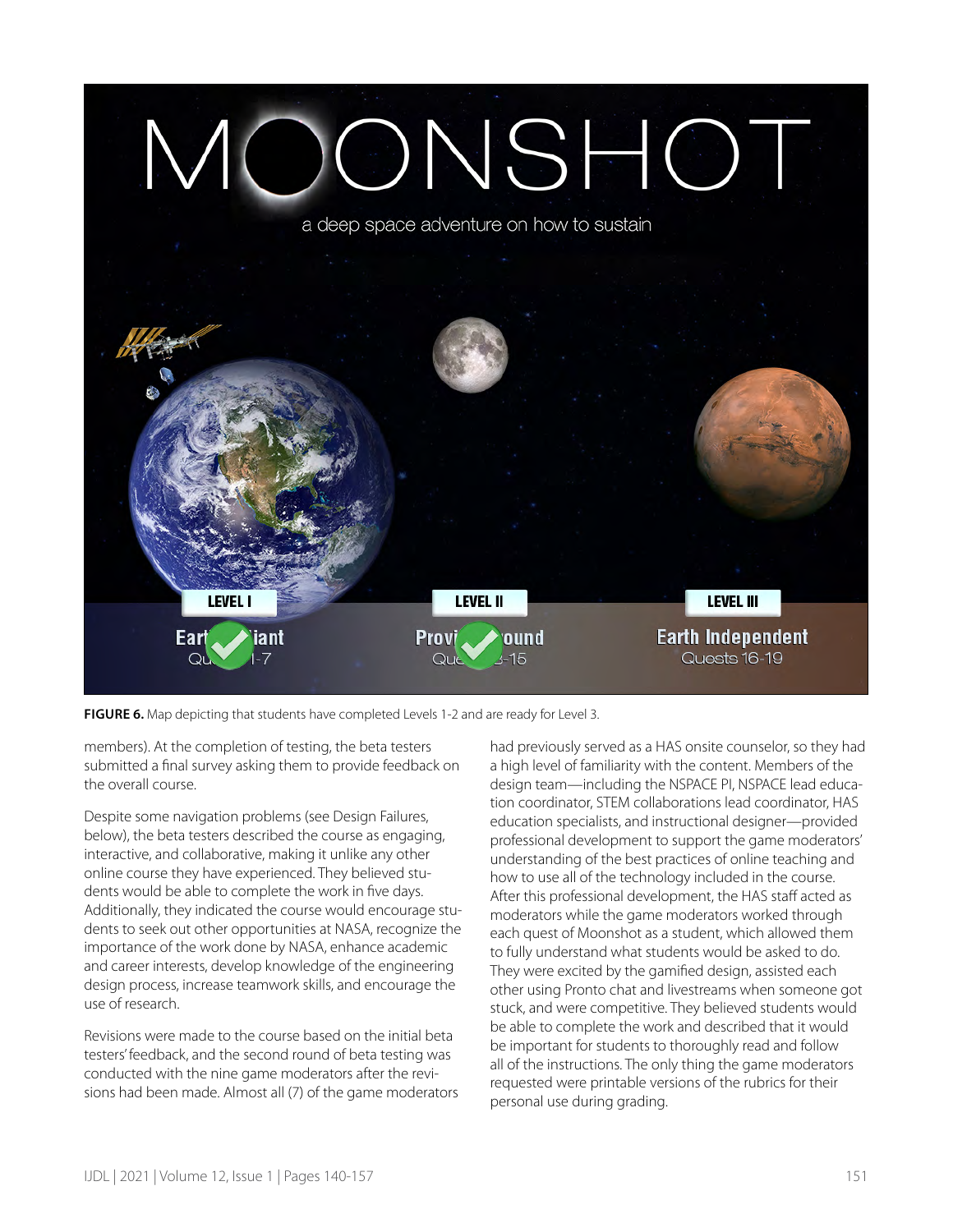Once the second round of beta testing was complete, our instructional designer imported the revised course into the six course sections that would be used during the student implementation. Because we wanted students to only participate and interact with the students in their section, we had to create copies of each Flipgrid, Padlet, and one Qualtrics survey where students voted on their mission parameters. Each team GooseChase had a distinct password that would prevent members from other sections from accidentally participating in another team's scavenger hunt. Finally, our instructional designer edited the html for each of the 26 html image maps to create new image maps for each section that linked students to the quests and levels of the section that they were enrolled in.

#### **Student Implementation**

Moonshot was implemented with students over two weeks, and the game moderators facilitated three sections each week. Of the 611 students registered to participate, 573 students (94%) completed the course; 21 students (3%) started but did not finish, and 17 students (3%) did not participate at all. Students, game moderators, NASA consultants, and HAS staff completed reflective surveys at the end of each week of implementation.

Overall, students valued and were engaged with the online experience. They indicated they had a better understanding of NASA and careers at NASA and were more likely to be involved in STEM and use their STEM content knowledge to solve problems after completing the course. For instance, one student reflected, "NASA HAS has taught me an extensive amount about myself. I've learned about my interests, increased my patience, and have developed more grit for difficult tasks. NASA HAS has proved to me, in a roundabout way, that the Air Force is a path I am capable of taking." Another student described, "I have really enjoyed this program. It has allowed me to discover skills I did not know I had. I also learned so much about NASA and STEM fields. This program has pushed me to become a better team member and STEM student." Although the overall learning effects met the course objectives, students noted problems communicating with team members, a lack of detail in rubrics, the desire for a more concrete schedule, and the need for more accountability measures for team members who did not contribute (see Design Failures, below).

The game moderators served three teams each week; one team in each section (e.g., Alpha 1, Alpha 2, and Alpha 3 in Week 1). Overall, the game moderators noted that students were engaged and navigated the quests with ease; however, the game moderators felt disconnected from the teams they were serving and had a hard time connecting with students. While the students frequently used Pronto to communicate and collaborate with each other, it was difficult for the game

moderators to filter through the messages and keep up with the chats.

The HAS staff supported the game moderators by overseeing each week of implementation. They were impressed by students' engagement and quest submissions. In fact, they believed that the strategic use of tools and design of the course did a better job of capturing students' learning than the onsite event at JSC. Despite being impressed by student outcomes, the HAS staff noted the need for more training with game moderators and NASA consultants as well as problems with some of the external tools (see Design Failures, below).

## **DESIGN FAILURES**

Although the design decisions adequately addressed the gaming principles (Bonk & Dennen, 2005) and gamified elements (Kopcha et al., 2016), the beta testers, game moderators, students, and HAS staff identified several design failures during beta testing and the student implementation.

## **Beta Testing**

To identify possible issues with different devices and browsers, we intentionally requested our beta testers use a variety of devices and browsers to test the Moonshot course. We quickly found out that the Canvas Student app would prevent students from seeing all of the maps, which were created by embedding html files with clickable images into a Canvas page; this would be problematic because the only way students could navigate the course was through the maps. Additionally, preferences in Safari typically prevented the images from showing up on both mobile devices and computers. Google Chrome and Microsoft Edge both allowed all beta testers to access the course and navigate between the quests and levels. Because all students indicated they had a computer to participate in Moonshot, the HAS staff used this information to recommend that game moderators and students access the course using one of these two browsers on their computers.

In addition to providing valuable information about how to access the course, the first group of beta testers identified a significant flaw with the course's navigation. The navigational issue occurred after the beta testers submitted team quests that were assigned as group assignments in Canvas. Normally, group assignments in Canvas are set up so all students in a course are assigned to a group, and all groups are contained in a particular group set; however, there were two specific design problems that prevented us from using group sets in this way. First, for the majority of the team quests in Level 2, each team needed to access a Padlet specific to their team, which we wanted to embed in the assignment rather than having students navigate to an external website. Second, we had to create a group set for each team to provide teams with a Pronto chat channel that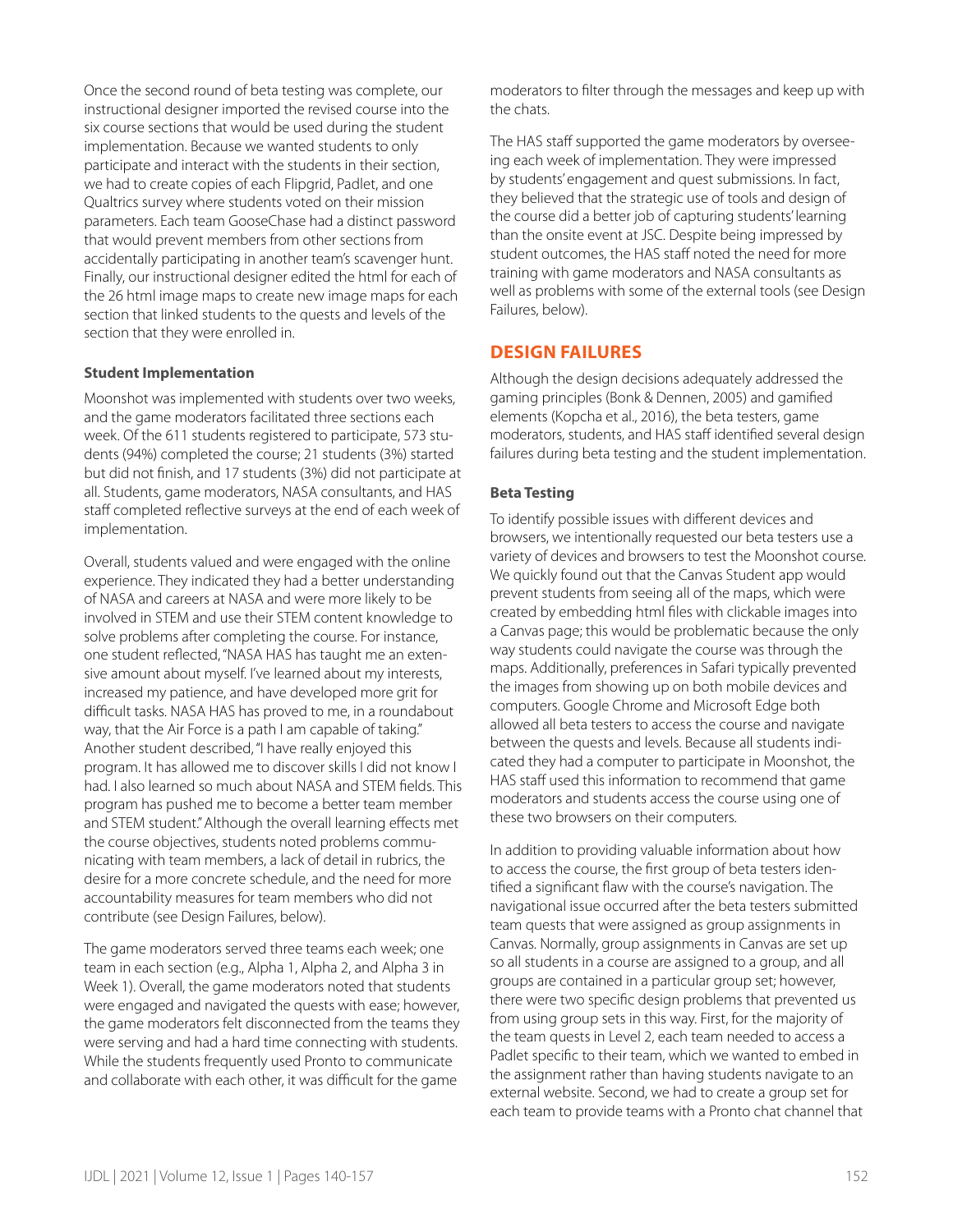| Due No Due Date                                    | Points 100                                            | Submitting a file upload                                                                                                                                                                                                 |                                                  |              |                                                                                                                           |  |
|----------------------------------------------------|-------------------------------------------------------|--------------------------------------------------------------------------------------------------------------------------------------------------------------------------------------------------------------------------|--------------------------------------------------|--------------|---------------------------------------------------------------------------------------------------------------------------|--|
| <b>WHAT TO DO</b>                                  |                                                       |                                                                                                                                                                                                                          |                                                  |              |                                                                                                                           |  |
| Find a time that your team can                     | <sub>jet</sub>                                        | ronto                                                                                                                                                                                                                    |                                                  | le meeting:  |                                                                                                                           |  |
|                                                    |                                                       | 1. Discuss how to get the PDR video presentation slides together.<br>o Remember all of the information you need should be on your team's Padlet (embedded below).                                                        |                                                  |              |                                                                                                                           |  |
| 2. The Inter<br>need to b<br>a Uset                | Manager shi                                           | d record which tea<br><u>deck Tei</u><br>3. As the team leader, the Systems Engineer must ensure each person contributes.                                                                                                | member(s) are in cha<br>lat.<br><b>Excessive</b> |              | a of each slide AND when they                                                                                             |  |
|                                                    |                                                       |                                                                                                                                                                                                                          |                                                  |              |                                                                                                                           |  |
| <b>WHAT TO SUBMIT</b>                              |                                                       |                                                                                                                                                                                                                          |                                                  |              |                                                                                                                           |  |
|                                                    | and when it should be complete: Level 3, Quest 2      | 1. Once all contributions have been assigned, the Integration Manager should download the following<br>document and complete the table in the document by indicating who is in charge of the content for each slide      | eamwork Timeline                                 |              |                                                                                                                           |  |
| 2. Once the table is complete, the Integration Man | located to the right of this quest's title at the top |                                                                                                                                                                                                                          |                                                  |              | r should click on the <b>blue</b> Submit Assignment button<br>this page and upload the completed file as a .doc or .docx. |  |
|                                                    |                                                       | 3. After submitting the file, the Integration Manager should use the Pronto group chat to inform the rest of the                                                                                                         |                                                  |              |                                                                                                                           |  |
|                                                    |                                                       | team that they can use the Next button to move on to Level 3, Quest 3.                                                                                                                                                   |                                                  |              |                                                                                                                           |  |
| Level 3, Quest 2: Teamwork (Alpha)                 |                                                       |                                                                                                                                                                                                                          |                                                  | Mark as done | <b>Submit Assignment</b>                                                                                                  |  |
| Due No Due Date                                    | Points 100                                            | Submitting a file upload                                                                                                                                                                                                 |                                                  |              |                                                                                                                           |  |
| <b>WHAT TO DO</b>                                  |                                                       |                                                                                                                                                                                                                          |                                                  |              |                                                                                                                           |  |
| Find a time that your team can meet usin           |                                                       | kt d<br>to<br>д                                                                                                                                                                                                          | <b>Cal</b><br><b>id</b>                          | he meeting:  |                                                                                                                           |  |
| 1. Discuss how to get the PDR video pro            |                                                       | <b>Anta</b><br><b>Des</b><br>o Remember all of the information you need should be on your team's Padlet (embedded below).                                                                                                |                                                  |              |                                                                                                                           |  |
| need to<br>co<br>o Use                             |                                                       | 2. The Integration Manager should record which team member(s) are in charge of each slide AND when they<br>edeck Ter                                                                                                     |                                                  |              |                                                                                                                           |  |
| 3. As the te                                       |                                                       | ader. Sit h a rimuster reel                                                                                                                                                                                              |                                                  |              |                                                                                                                           |  |
| <b>WHAT TO SUBMIT</b>                              |                                                       |                                                                                                                                                                                                                          |                                                  |              |                                                                                                                           |  |
|                                                    | and when it should be complete: Level 3, Quest 21     | 1. Once all contributions have been assigned, the Integration Manager should download the following<br>document and complete the table in the documen by indicating who is in charge of the content for each slide       | eamwork Timeline                                 |              |                                                                                                                           |  |
|                                                    | located to the right of this quest's title at the top | 2. Once the table is complete, the Integration Manaker should click on the <b>blue</b> Submit Assignment button                                                                                                          |                                                  |              | his page and upload the completed file as a .doc or .docx.                                                                |  |
| TO PREPARE FOR THE NEXT QUEST                      |                                                       |                                                                                                                                                                                                                          |                                                  |              |                                                                                                                           |  |
|                                                    |                                                       | 1. After submitting the file, the Integration Manager should use the Pronto group chat to inform the rest of the<br>team that they can use the following link to prepare for the next quest: Ready for Level 3, Quest 3: |                                                  |              |                                                                                                                           |  |

FIGURE 7. Images depicting navigation instructions before beta testing, and the revisions made to those instructions after beta testing.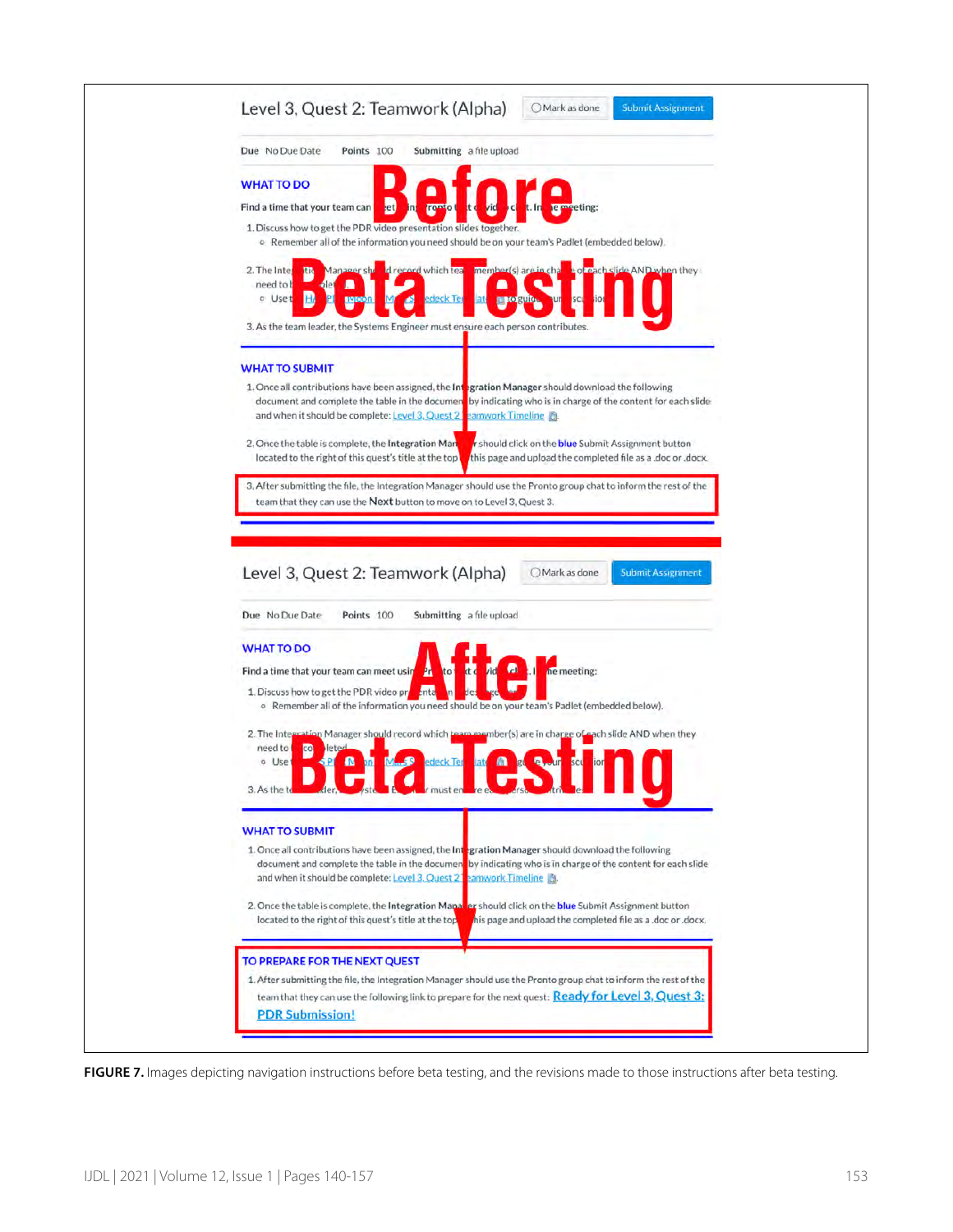was specific to their team; assigning a team's assignment to their group set would not prevent other students from accessing it because the other students were not assigned to another group in that set. In the beta testers' iteration of the course, the student instructions and navigation were designed so students would click the "Next" button at the bottom of a Canvas assignment to navigate to the map before continuing on to the next quest and/or level; however, because students were in different group sets and could access another group's assignment, a student in Alpha would have to push the "Next" button nine times to get through all the team assignment pages before they finally reached the map that would take them to the next quest and/or level. There were nine group assignments overall—one in Level 1, six in Level 2, and two in Level 3.

To eliminate this design failure, we updated the design by adding instructions to all quests—individual and team—that required students to click on a link to "Prepare for the next quest" (see Figure 7). The HAS staff demonstrated and emphasized the need to follow these instructions during the orientations for the game moderators and students. As a result, neither the game moderators nor the students experienced problems navigating Moonshot from the student view.

#### **Student Implementation**

During the student implementation, students, game moderators, and HAS staff all experienced problems with communication. Pronto intentionally was chosen because it allowed group text chats, group video chats, file sharing, and livestreaming for up to 400 people. It served its purpose perfectly for students communicating within their groups, enabling distributed learning, multiple routes, practice, probing, application of STEM concepts, and reflection; however, Pronto failed in efficiently connecting students with their game moderator and supporting the needs of the game moderators and HAS staff. It was difficult for the game moderators to filter through the messages and keep up with the chats of the three teams they were moderating each week. One moderator noted stepping away from the computer for a few hours and coming back to hundreds of messages to sort through. As a result, most of the game moderators were often unsure of how or when to interact with students and felt disconnected from their teams.

The HAS staff planned to use Pronto livestream for daily sessions to connect participants, game moderators, HAS staff, and NASA consultants, with assurance from Pronto their product would support 400 attendees in a livestream session. Over 350 attendees tried logging into the first session during week one, and the HAS staff quickly realized



**FIGURE 8.** Video of closing ceremony event with NASA Astronaut Mike Fincke. Retrieved from https://youtu.be/JCWNxsLwg0c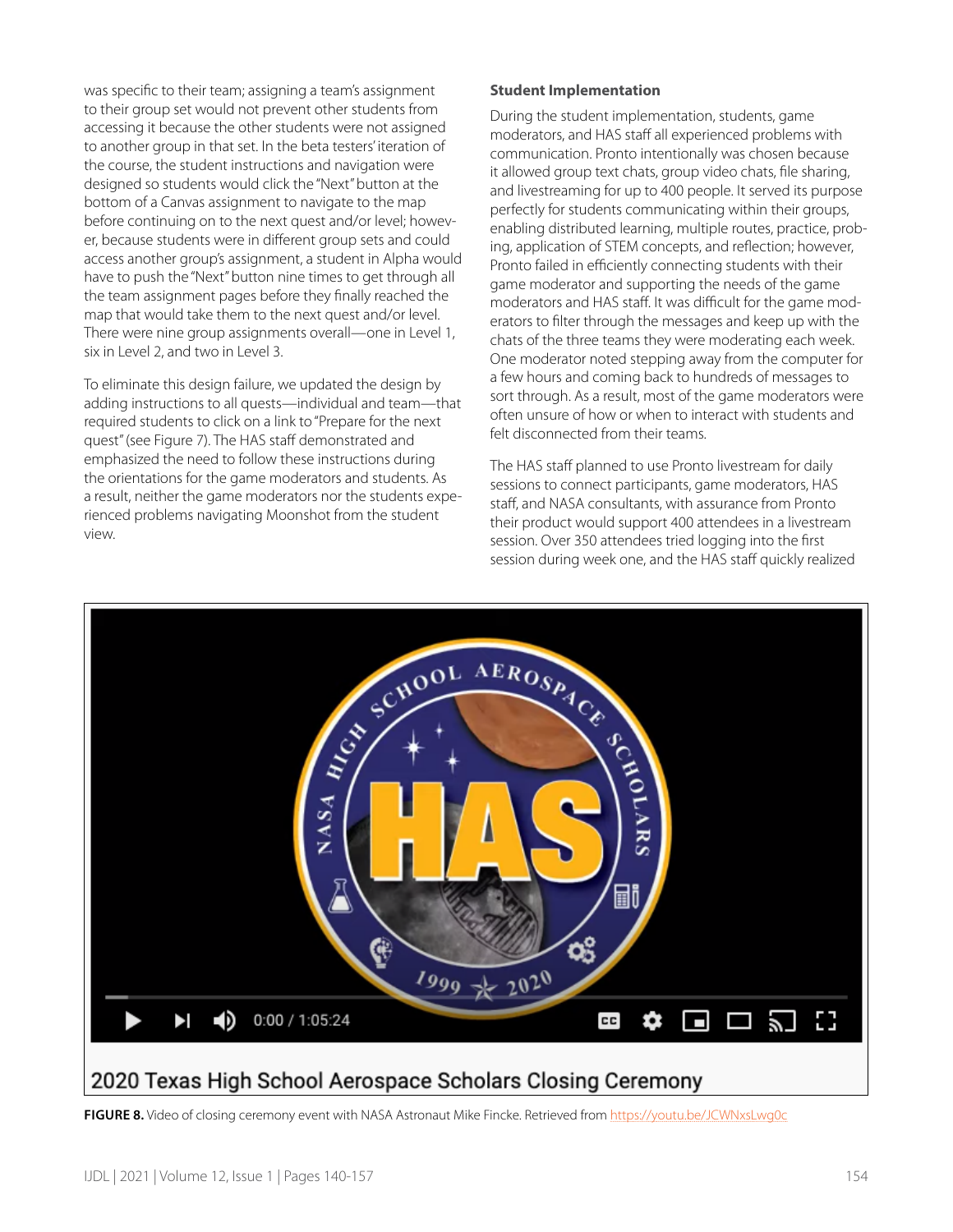microphones and video streaming lagged. Additionally, attendees could not get into the session once the numbers reached over 100 participants. The event was immediately cancelled due to the system not having the capability of supporting large audiences. The HAS staff brainstormed how to resolve the problem, and the solution required the HAS staff to divide the participants into two smaller groups and host events through Microsoft Teams. The HAS staff used the Pronto announcement function to send Microsoft Teams links to the students.

The closing ceremony was a much larger webinar, hosting over 600 individuals from both weeks of the virtual onsite. The HAS staff shared the Microsoft Teams platform through the NASA Johnson Space Center YouTube account. During the event, guest speaker Astronaut Mike Fincke delivered a speech and answered questions from eight HAS students. The Microsoft Teams link was only sent to the speakers; all other attendees joined through an unlisted YouTube livestream (see Figure 8). One week after the event, the closing ceremony had over 1,200 views.

At the end of each level, students submitted a reflective survey about their Moonshot experiences. The final quest's survey revealed that the majority of students were thankful for the experience, specifically noting it was the most engaging and collaborative online course they had ever taken. One student described, "Even online, this program was certainly effective at fostering collaboration and a sense of camaraderie. I loved working with the people in my team, and I hope to see them around in the future one day! Additionally, I wholeheartedly appreciated the level of humanity emphasized through the organization many associate with strict science. This truly was a wonderful experience!" Despite the overwhelmingly positive feedback, four failures emerged from the three end-of-level surveys to address in future iterations of the course. First, students expressed that the rubrics for some quests lacked detail, leaving them unsure of how they were going to be evaluated; these rubrics will be evaluated and refined. One student commented, "I feel that with a more detailed rubric, I would better know my responsibilities."

The remaining three failures were associated with students working as a team. Some students desired a more concrete schedule. For instance, one student explained, "I think it is important to have a set schedule to follow. Even though the freedom to meet and work at any time was nice, I think providing a schedule such as opening circle where you highlight today's goals and have breakout rooms to meet other scholars would be nice, or even do a fun activity." A schedule was sent to students at least a week and a half before the start of Moonshot, provided in the handbook, and covered during orientation, and it indicated that a certain number of quests should be completed by a certain time each day to unlock an award (e.g., Live session with NASA consultants);

however, some students would have preferred each quest and level to have a specific due date and time. In an attempt to be mindful of students' schedules while at home during the summer, we intentionally designed the course so there were not specific due dates and times for each quest; however, we may want to build in suggested due dates and times to keep students on track with the rest of their team. We also intend to send the schedule to students much earlier, so they can plan how Moonshot will fit with their schedules for work, athletics, and other extra curriculars.

In addition to a more concrete schedule, students would prefer fewer people on each team because there would be fewer schedules to coordinate with, making all of the collaborative meetings and tasks easier to schedule and complete. One student shared, "We could figure out our schedules a bit better. We had troubles with some people not available when we needed them."

Students also desired measures of accountability for their peers who were not contributing or responding to the rest of their team. When describing what could have worked better, one student explained, "There should be more accountability for participating. One of our team members was inactive for some time, so we had to take on his work." Another student suggested, "Try and enforce the idea that everyone on the team must cooperate, to complete this on time." Each team member had a specific role with its own responsibilities, and some of those roles required more work from students. Making this more explicit with students and having set times for game moderators to check in with each team may have reminded students about the responsibilities associated with their role and the overall team's dependence on each student doing their part.

As a result of feeling disconnected from students, several game moderators requested being assigned to fewer teams in future iterations, which will require the HAS staff to hire and train more game moderators.

Finally, the HAS staff expressed the need for more training with both the NASA consultants and game moderators. The NASA consultants needed training about what was needed and expected of them; it may have also been helpful to demonstrate the flow and progression of the course. The game moderators needed more experience navigating Moonshot from the teaching assistant side. The HAS staff noted that some moderators experienced issues identifying when they were required to grade individual assignments versus group assignments. Additionally, they noted the moderators needing more training and experience using the variety of tools that were integrated in the course. As it was, the game moderators had a little over a week between their professional development and the first week of implementation.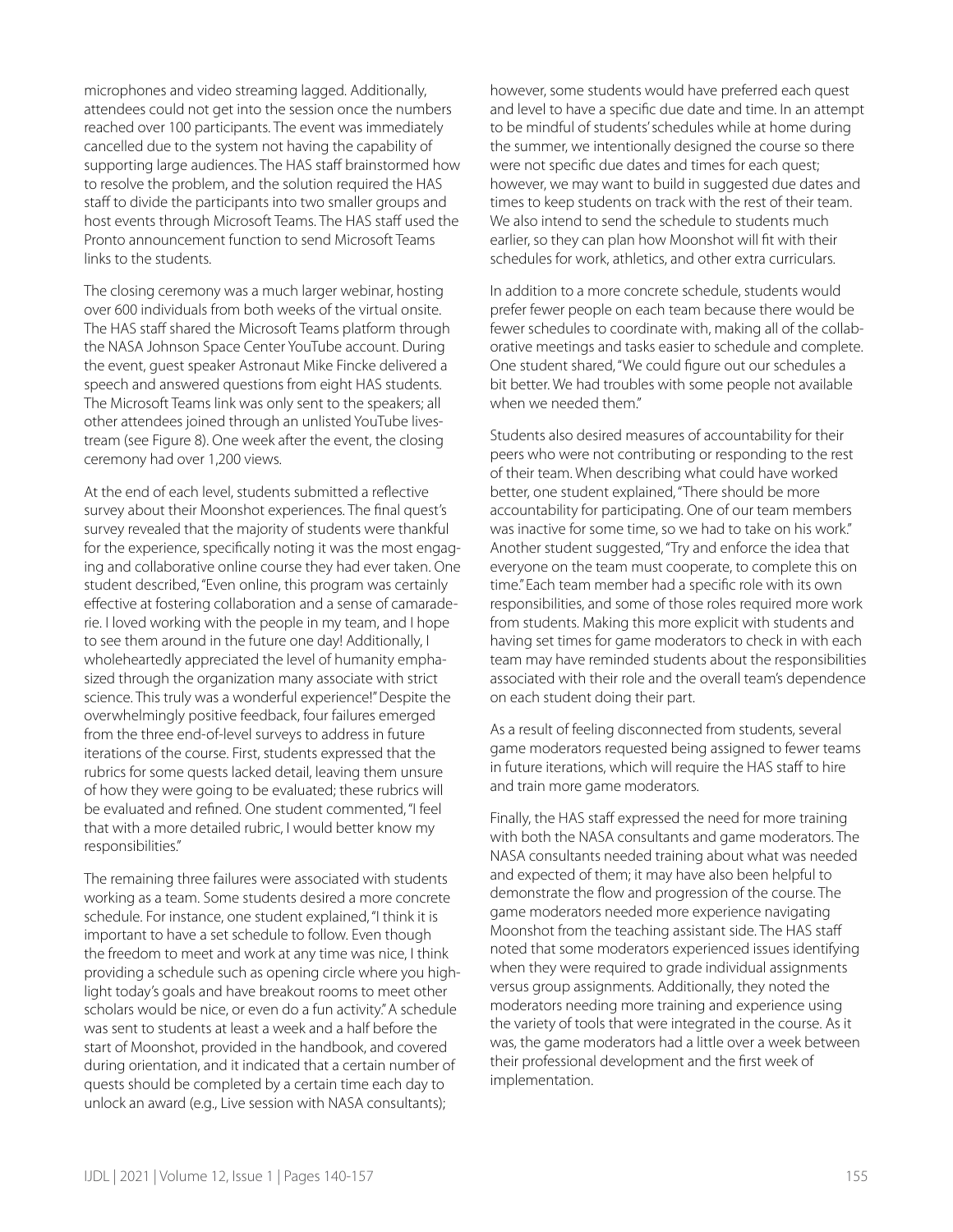#### **Traditional versus Virtual Onsite**

The majority of the traditional HAS onsite experience translated well to the virtual Moonshot course; however, there were several aspects of the traditional onsite that were lost in the virtual setting. While at JSC, students tour multiple NASA facilities, including but not limited to, Christopher C. Kraft Jr. Mission Control Center, Space Vehicle Mock-up Facility, Sonny Carter Training Facility, and Rocket Park. Students were unable to experience the visceral feeling of walking the halls of the "working buildings" and touring NASA's unique facilities and assets for the first time during the virtual Moonshot course. Having students physically onsite helps them see themselves in an actual NASA career, which is one of the goals of HAS.

The second component lost in the virtual environment was the informal networking with members of the NASA workforce. While onsite at JSC, students encounter informal conversations with NASA consultants and subject matter experts. The NASA workforce receives an open invitation to eat lunch with the students throughout the week to share their NASA story, educational background, and answer other questions students have. The virtual environment limited informal networking opportunities and student access to the diverse NASA workforce. The NASA consultants identified this as an element they most look forward to during the onsite experience and missed in the virtual environment. This motivating opportunity helps HAS meet the goal of preparing the next generation of STEM workers.

The last elements we were unable to include were the opportunities for students to intermingle with their peers on other teams. During the onsite at JSC, students have the opportunity to network with each other at meals, in transit on the bus, at the hotel, and with their roommates. Traditionally, students are assigned to a sub-team, identified as their flight control team, which is made up of at least one person from each of the four teams. Students eat lunch and launch rockets with their flight control team. One of the goals of the NSPACE cooperative agreement is to facilitate students' progression on a pathway of NASA activities, and relationship-building with peers and NASA personnel is an important factor in meeting this goal.

## **IMPLICATIONS FOR US AS DESIGNERS**

While the learning objectives were met and student products throughout each level of the gamified course surpassed products typically created in the traditional version of the course, it wasn't without a cost. Students did miss out on what often has been described as a "life-changing experience" spending a week onsite at JSC, participating in facility tours the general public does not have access to, having formal and informal mentoring from NASA scientists and engineers, and engaging in authentic challenges with like-minded peers. Video tours of facilities, formal video

conferences with NASA consultants, and open text and video chat through Pronto were used to compensate in some way. One student expressed frustration with communication, noting what did not work well: "Communication between teammates as some people don't respond in the Pronto and I had to do someone else's work because we were down a whole member" This would have been alleviated in the onsite experience as participants spend significant time together. Enhancing the NASA consultant and game moderator trainings may help set expectations and identify ways to increase networking opportunities with students. We are looking for ways to incorporate student intermingling into the virtual course and will seek input from both the NASA consultants and game moderators as we move forward.

Other implications for us as designers are related to the logistics of work. The design of a course like this—one that is gamified, highly collaborative, and interactive—took a talented, well-qualified, and diverse team to design and develop. The amount of content created for the overall course as well as the content created for each team Alpha through India could not have been developed and tested by a single person in the timeframe we had (nine weeks). Much like the systems engineering built into the course, each member of our design team had a distinct role that contributed to the success of the course's design and implementation.

In order to design, develop, and deliver a project of this magnitude in less than three months, a large, talented team was required. Working from home all over the country during a pandemic, however, made even an outstanding team have to adjust typical processes. In the initial design team meetings, it became clear a variety of regular subgroup meetings would be necessary. None of this would have been possible without regular meetings and an organized location to brainstorm and share developed content.

The selection of one shared space—Microsoft Teams—that all team members could access anytime, anywhere allowed us to manage individual, subgroup, and full team files, communication, and research records. Microsoft Teams afforded us a space where we could embed our OneNote planning notebook, create multiple channels to store and share files associated with different subgroups (e.g., Budget and Finance, Evaluation, IT Systems), communicate via chat synchronously and asynchronously, and host virtual meetings with video and/or audio.

Although having a record of the plans and notes in OneNote was extremely helpful and was referred to regularly in meetings, different members of the design team held different pieces of information that, even with a digital collaboration tool, were not well-understood by all design team members. Often during meetings, we found it would be helpful to have someone not in that subgroup attending the meeting. In the